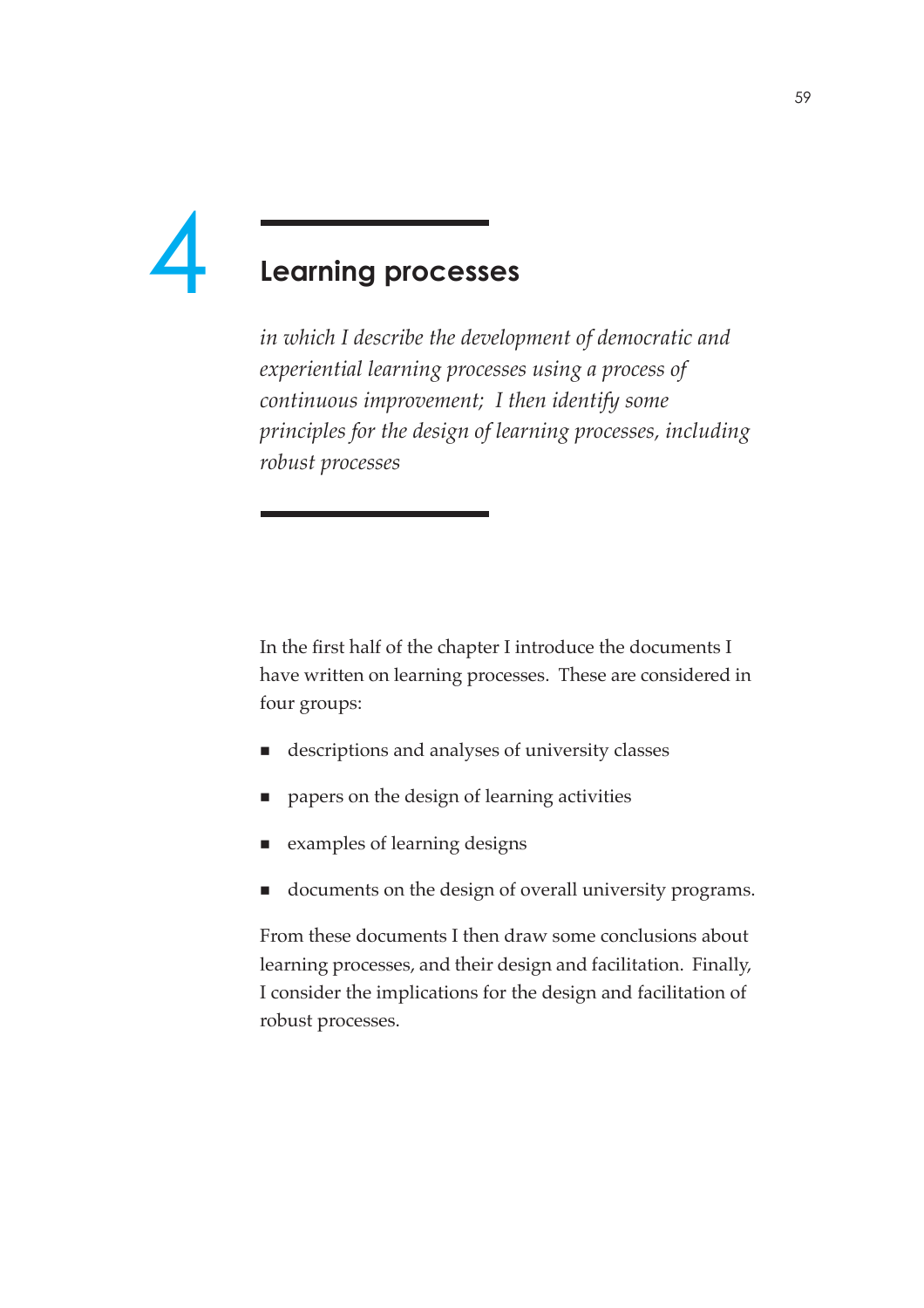# **University classes**

Much of my facilitation has been directed towards learning processes. Despite this they account for a relatively small amount of my writing. There is an early monograph, *Mechanisms for democracy in learning* (henceforth *Mechanisms*).

# **Paper 05 — Mechanisms for democracy**

Bob Dick (1989) *Mechanisms for democracy in learning: some reflections on continuing experiments on democracy in the tertiary classroom*, second edition. Chapel Hill, Qld.: Interchange.

This monograph describes in some detail two university classes. Each of the classes exhibits high levels of participation and involvement. There is a strong emphasis on experiential learning as a way of integrating theory and practice. The ways in which the participation is achieved are discussed.

The central theme of the monograph is "arousal without anxiety". The classes expect of participants a high level of responsibility. Also, accustomed to other classes where the content is predetermined, some participants experience my classes as "unstructured". The result can be anxiety. Many of the developments in the class during the early years were directed towards alleviating the anxiety without diluting the relevance, challenge or excitement.

The paper describes the learning processes I use in the classroom. The title was intended as an echo of Trevor Williams' 1975 monograph *Democracy in learning*.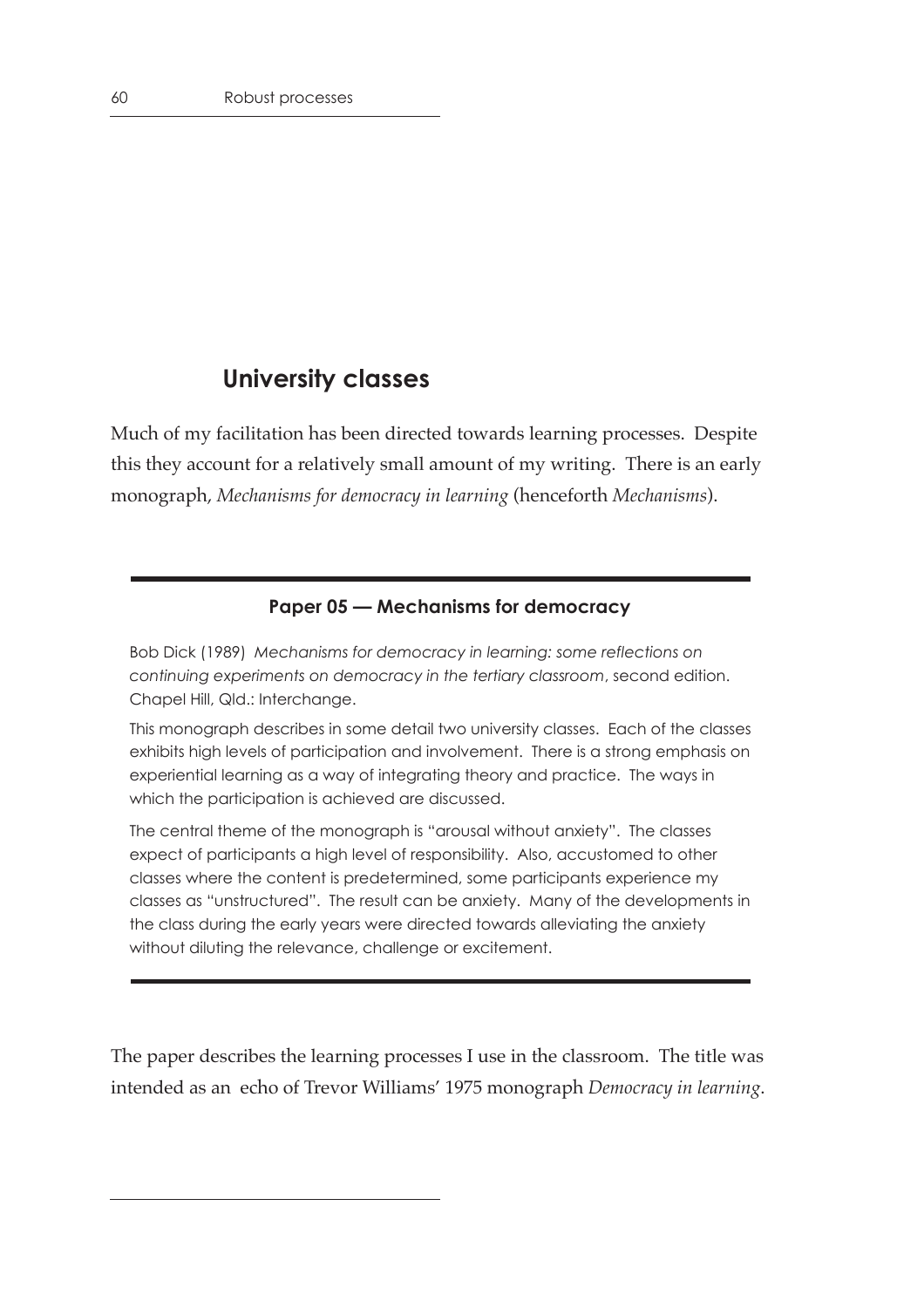*Mechanisms* describes how I had resolved the problems he encountered when he tried to introduce more classroom democracy. (So had he, as I later found when we met at a conference.)

I describe development of the classes as having four phases:

- 1 In the earliest years the learners helped to decide course content. In many other respects the class was traditional, though sessions that a colleague and I ran were a mix of lectures and activities.
- 2 Learner involvement increased. Class members ran some class sessions, mostly in the form of lectures.
- 3 A colleague and I gave more attention to ways of involving learners in helping choose the processes used in the class. In response the participants gave more attention to the process as well as the content, and participation increased further.
- 4 Participation increased yet again. More explicit review mechanisms were developed. Roles and responsibilities were more explicitly negotiated.

From phase four onward there has been continuous fine tuning. Attention has been given to making assessment more about learning and less about grades. Processes for review and for reflection have developed further. The current shape of the class is illustrated by the course description given to learners in 2002, the last year in which I convened this course. I've included this as Appendix 1 at the end of this explication. Examples of assignment feedback criteria are given in Appendices 2 and 3.

Here is a view from participants. Class members wrote the following on their own initiative as part of an honours year "survival manual" for distribution to following cohorts.

*"You can get whatever you want from this course. This subject is unique at Uni. The learning is mostly implicit. It is meant to be! If at first you find you are not getting what you want, hang in there!*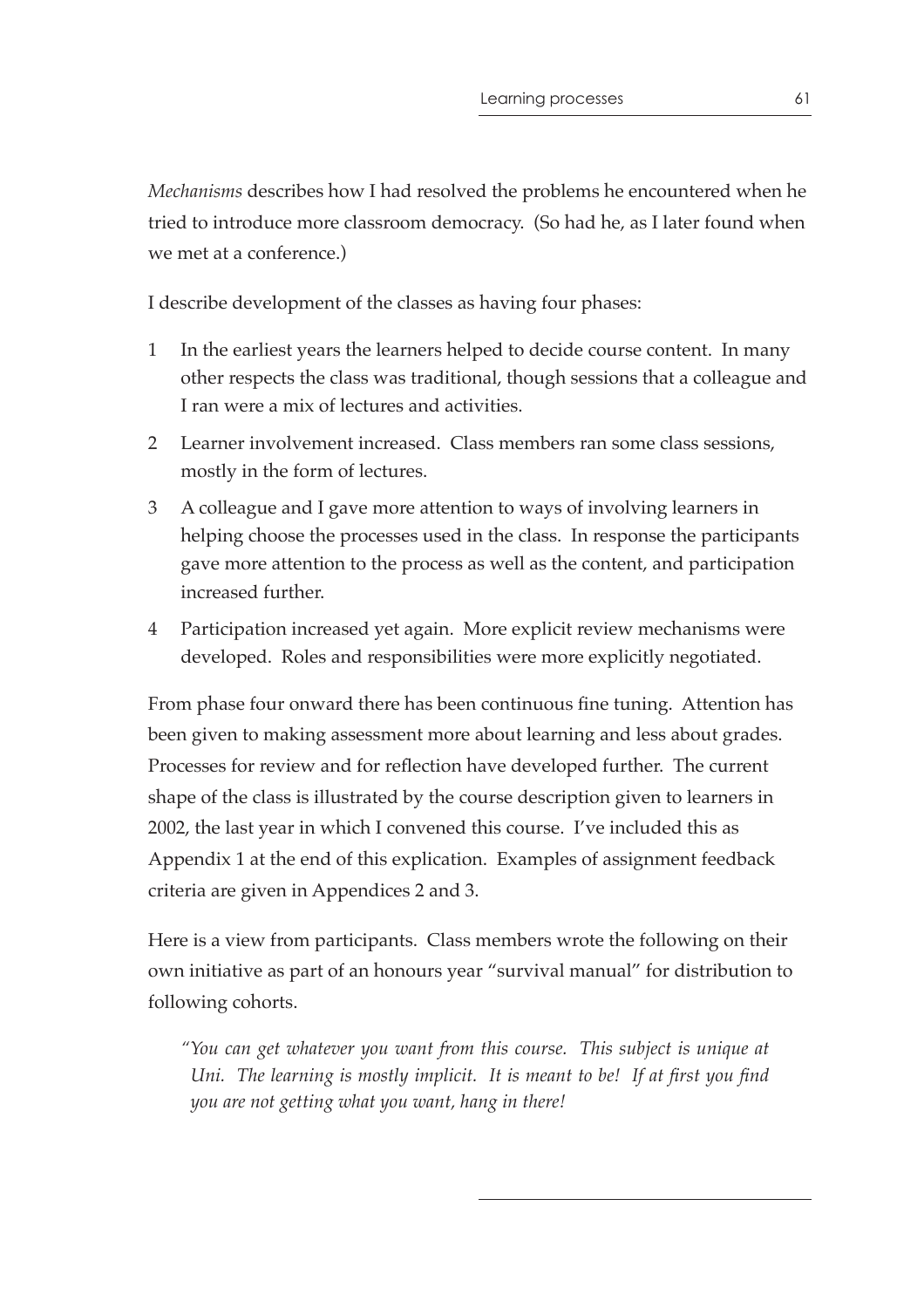*"The course is living practice of what you are learning and the processes can be generalised to other places.*

- *"Professionalism demands an internal locus of control and this course gives you the opportunity to develop that.*
- *"The key is action, so get involved because it is worth it. Take risks and speak up because this class provides a rare opportunity to do so. It gives you a safety net just in case. It is OK to fail here.*
- *"This is a 28 credit point subject, the same as the thesis, so don't treat it lightly. Start everything early or it will snowball—most importantly, think about everything early and talk to the class.*
- *"The course content differs from year to year because the class members decide what content to include, and actually run the classes — a great learning experience.*
- *"The assessment is basically only on the major assignment but there are other requirements which are graded. These can be negotiated. Of these, the action project provides valuable experience in the field. The mentors enable you to build up a network outside, before you act there. So take the opportunity to meet with a mentor early.*

```
"This is a great course — do it!!!"
```
Three other papers included here are about the same fourth year course. The next one of them is an invited paper "Educating the change agents" (paper 06), henceforth *Change agents*. It describes the same learning processes with the benefit of a little more hindsight.

#### **Paper 06 — Educating the change agents**

Bob Dick (1991) Educating the change agents. *Studies in Continuing Education*, 13(2), 139-152.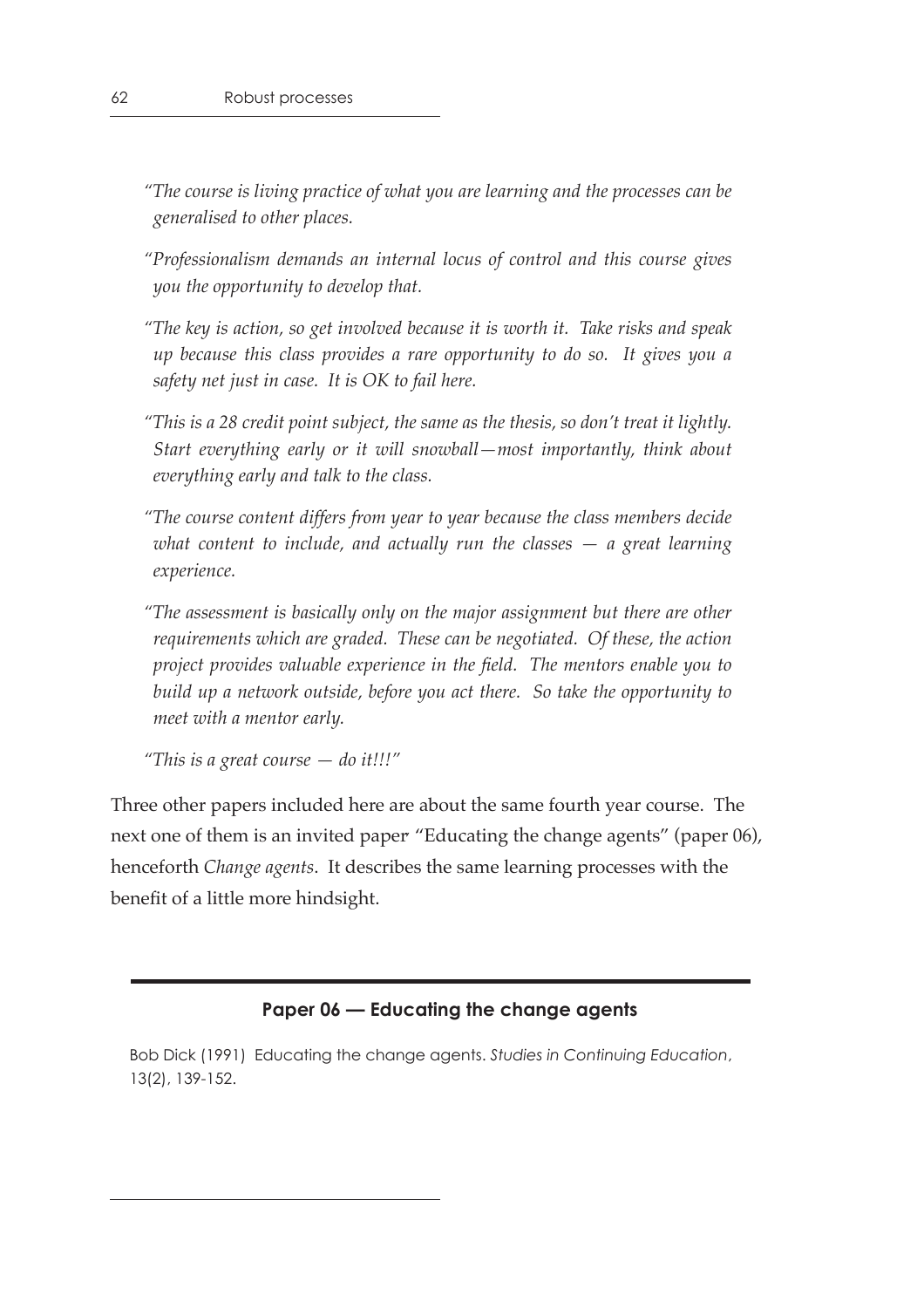This journal article describes the same highly-participative university class in "social consultancy". The emphasis is on the change skills which participants acquire. In this paper the course is identified as a self-improving system in which a design goal is "arousal without anxiety". It is also described as a self-improving system in which participants develop skills in self-management and courage through their involvement in decisions which carry real consequences.

One emphasis of the paper is on the review and improvement processes built into the course design. This foreshadows some issues I'll return to in later chapters. A second emphasis identifies "arousal without anxiety" as one of the goals of the course design.

In my early experience as a facilitator of learning I assumed (mistakenly, I now believe) that learning does not easily happen without discomfort. This reflected the difficulties I had in achieving more democratic processes. Edgar Schein has expressed similar views in an interview with Diane Coutu (2002:104):

| [Coutu:] Is there some way to promote learning without all the blood, |
|-----------------------------------------------------------------------|
| sweat, and tears?                                                     |

[Schein:] No, because there's an inherent paradox surrounding learning: Anxiety inhibits learning, but anxiety is also necessary if learning is going to happen at all.

I now believe that it is not *anxiety* which is necessary. It is *arousal*. Anxiety is an easy way of increasing arousal — but not the only way. An increasingly common view (expressed, for instance, by Luciano Mariani, 1997) is that challenge can be balanced with support. The support reduces the anxiety without lessening the arousal.

There is evidence that this is true at all levels of education. In a recent review of research into exemplary schools (Hendricks, 2001), support and challenge formed two of the eight criteria identified.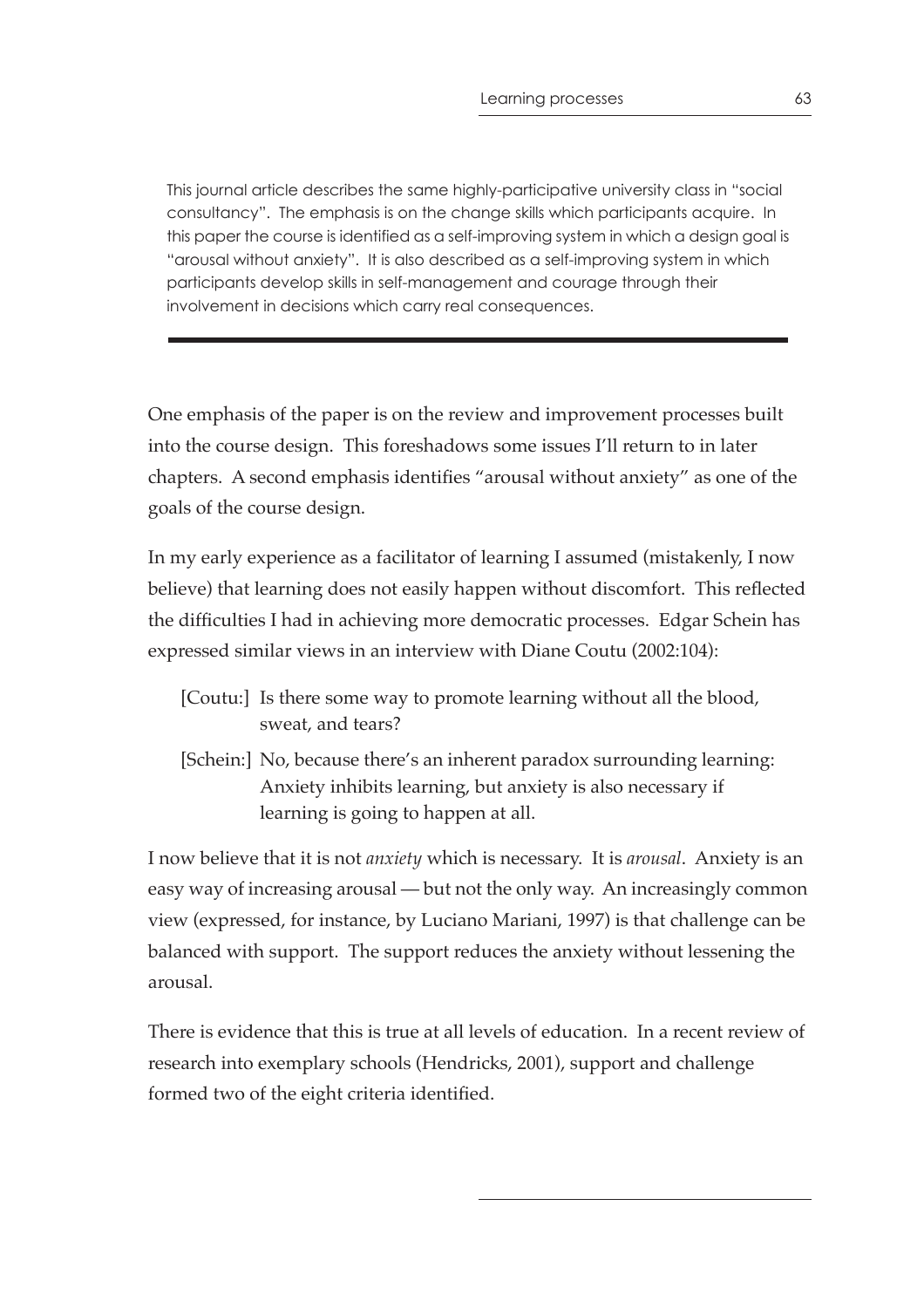The class as described in paper 06 also illustrates how complex skills similar to what Daniel Goleman (1995) calls "emotional intelligence" can be learned using experiential methods. In doing this I was inspired by a model I learned from Ed Schein in 1980 and which strangely anticipates Goleman's now fashionable work.

In the class, one of my goals was to create an environment in which participants had opportunities to learn "emotional skills".  $1$  By this I mean the skills to make difficult decisions under conditions of uncertainty, and take responsibility for the consequences.

On the basis of this experience I would now maintain that challenging and complex skills can be learned. The class processes for assisting this learning can be designed and managed by novices.

Some of the lessons from these experiences in the tertiary classroom were applied to management learning in an invited paper included in the book *Management development in Australia* (Smith, 1991). The chapter was called "Democracy for learners" (henceforth *Democracy*).

## **Paper 07 — Democracy for learners**

Bob Dick (1991) Democracy for learners. In B. Smith, ed., *Management development in Australia*. Sydney: Harcourt Brace Jovanovich [pp 140-148].

<sup>1.</sup> Edgar H. Schein, 1980, personal communication. To my knowledge, Schein has not written up the model which he discussed with participants and staff at a management development course in 1980. He described management skills as consisting of three categories. The first he called "technical": for instance, how to read a balance sheet. Management, he explained, was about achieving through others. Technical skills are of little use for *management* unless the manager makes use of an adequate level of interpersonal skills. Interpersonal skills depend in turn on "emotional skills" — for instance the ability to make difficult decisions under conditions of uncertainty and to take responsibility for the consequences.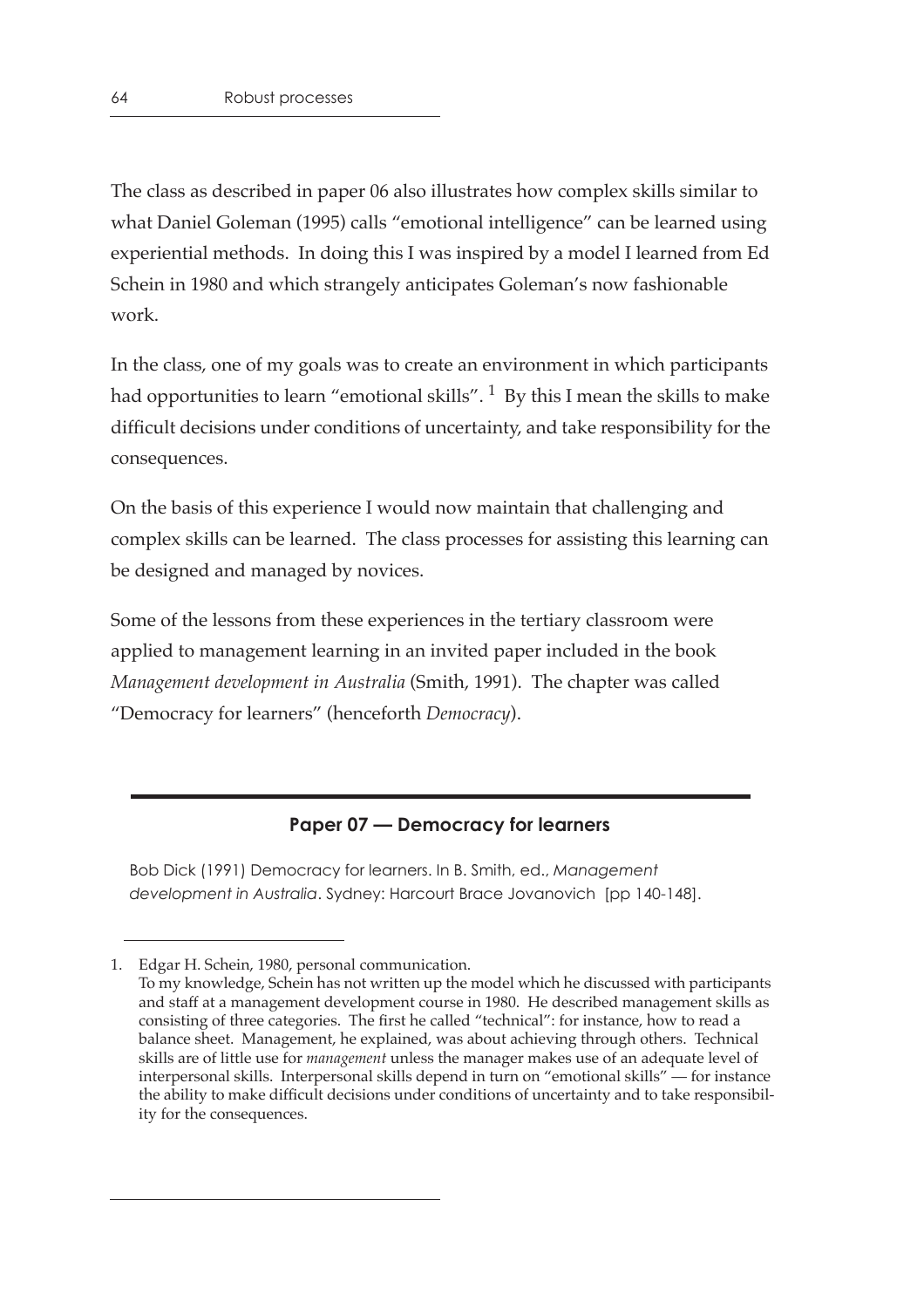Classroom experiences in democratic learning designs are here described, and then applied to management learning. Important strategies identified here include:

- building relationships and establishing support mechanisms, including widespread use of small groups and pairs
- **qiving attention to feedback and evaluation**
- using "standard packages" as a starting point for negotiation, to reduce initial uncertainty, as a vehicle to carry learning from one cohort to the next, and as a safety net to which anyone could return if their negotiated assessment didn't work out
- **finding ways of making the learning visible.**

The paper again offers "arousal without anxiety" as a worthy goal for educational and other learning situations.

In *Democracy* I list several ways in which support can be increased. The result, as Mariani (1997) also reported, is that learners are more willing to embrace autonomy and responsibility.

*Democracy* describes multiple support mechanisms. They include relationship building activities in the class as a whole, in small groups, and in "buddy pairs". There are other early activities which help learners prepare for the course, including a "standard package" which is then renegotiated. I found that for learners it was less stressful to renegotiate a described course structure than it was to design a course *de novo*.

The use of a standard package illustrates ways in which small changes can add to the robustness of a learning process. As the paper describes, in my early classroom facilitation I tried to involve learners from the beginning in course design. For many this was very threatening. Eventually I learned both to build support and relationships first, and also to use a standard package as a starting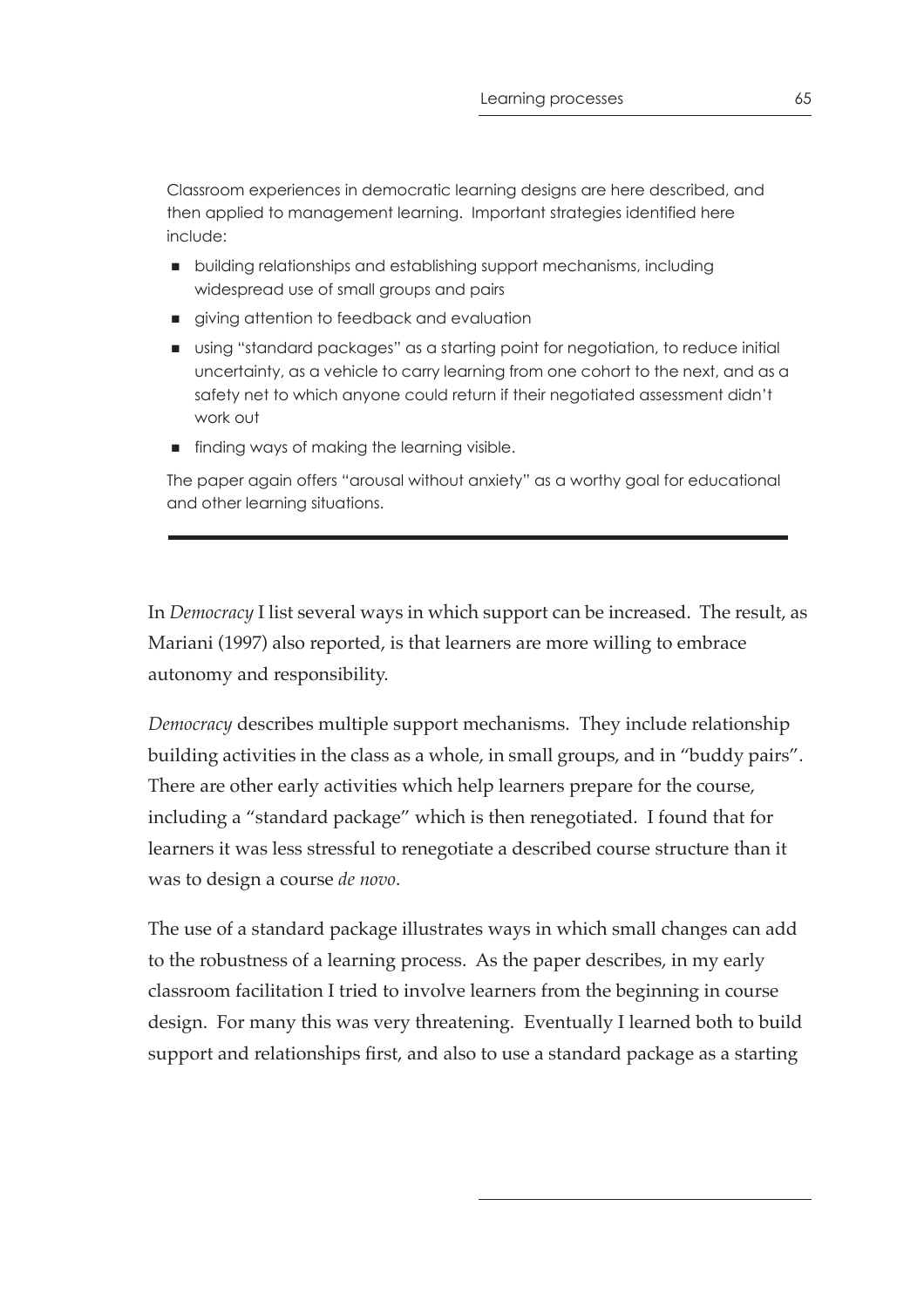point for negotiation. The standard package reduced anxiety in two ways. It provided:

- a starting point for negotiation
- a package which any class member could revert to, thus comprising a safety net that allowed participants to take riskier decisions about course design and about their participation.

The "safety net" element provides some protection against the standard package being taken as a fait accompli. My own willingness to be genuinely open to class suggestions further helped.

As a further advantage of a standard package, the insights of each cohort could be built into it each year. Many improvements were thus carried forward to the next cohort instead of being lost.

Processes for reflection are described in each of the papers I've just referred to. In a conference paper "Reflection for everyone" (paper 08), henceforth *Reflection*, it is a central emphasis.

#### **Paper 08 — Reflection for everyone**

Adelle Bish and Bob Dick (1992) Reflection for everyone: catering for individual differences. *Reflective practices in higher education conference Collection of papers*, Brisbane, pp.133-153.

This conference paper was presented at the Reflective Practice in Higher Education Mini Conference, Brisbane 11-13 July 1992. It identifies a large number of "reflective mechanisms" used to enhance learning and theory-practice integration.

In her research Adelle found that there were many processes built into the course to aid reflection. In addition, other processes were also reported to be an aid to reflection and therefore learning. Different people favoured different mechanisms. Many people found the combination of mechanisms better than any single one.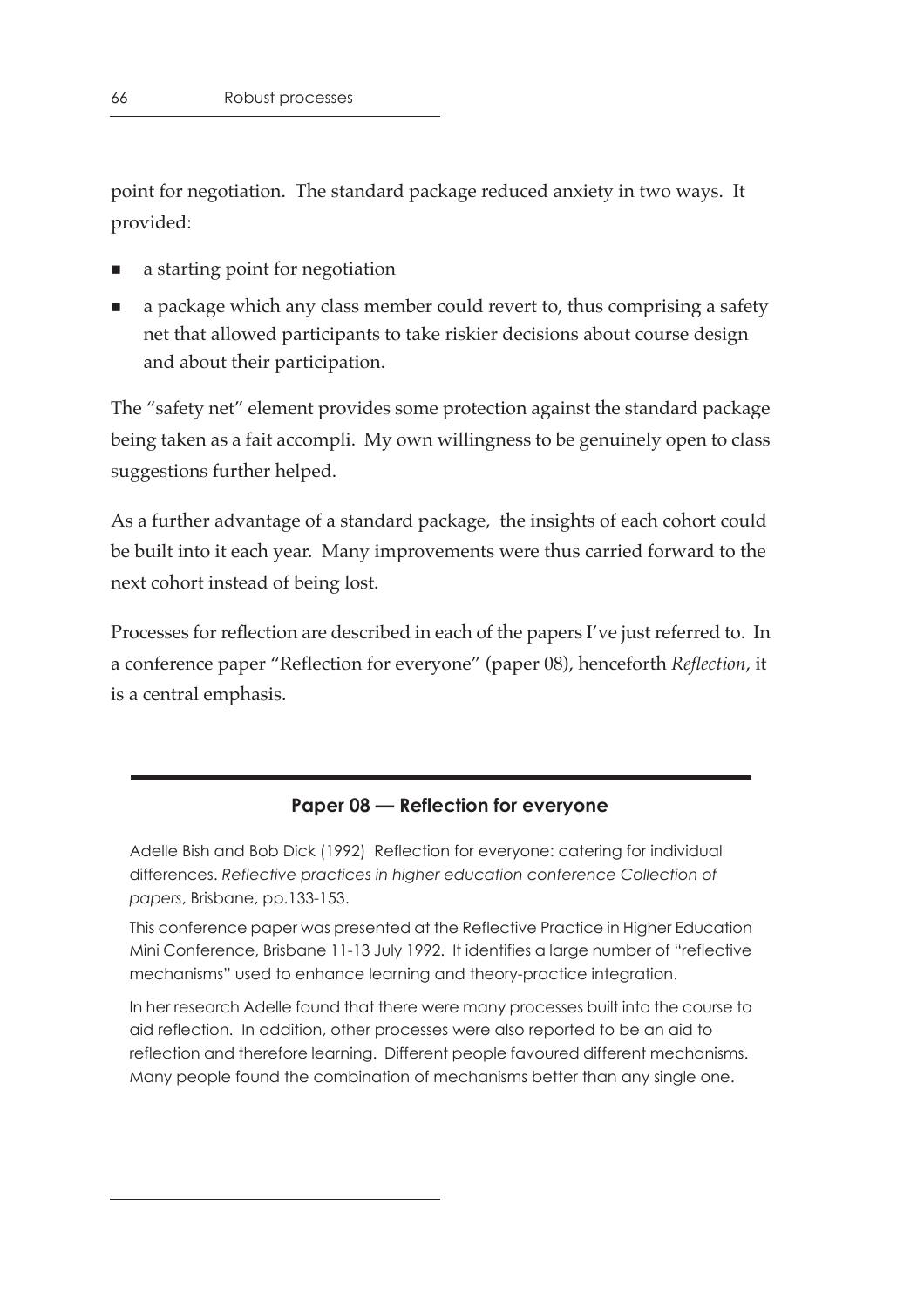The existence of both individual and collective mechanisms for reflection both enhanced reflection and catered for individual differences.

*Reflection* discusses the mechanisms for reflection which are an important part of my classroom practice. The mechanisms were identified by an evaluation of the social consultancy course (Bish, 1992) which Adelle carried out for a postgraduate dissertation under my supervision.

Some of the reflective mechanisms had been built into the course by design. Adelle and I identified ten of them. Another ten which were there for other purposes were reported by participants to aid reflection and learning.

At our conference session many participants were surprised at the number of practices which the course contained. Some said that until then they had thought of a single practice as adequate.

Adelle's research also showed that individual differences between learners were important. The variety meant that learners could make use of those practices which worked best for them. It appears that *robust* processes are not always *simple* processes, though clearly there are advantages if they can be.

# **The design of learning processes**

In a later section in this chapter I include documents which are brief examples of learning processes. In this section I first refer to two other documents. One of them is an unpublished monograph, *Design for learning* (paper 09), henceforth *Design*. It has been used as a course handout for some years by myself and others at Griffith University. The topic it addresses, as you might expect, is the design of learning processes. The other is the monograph *Managing transitions*.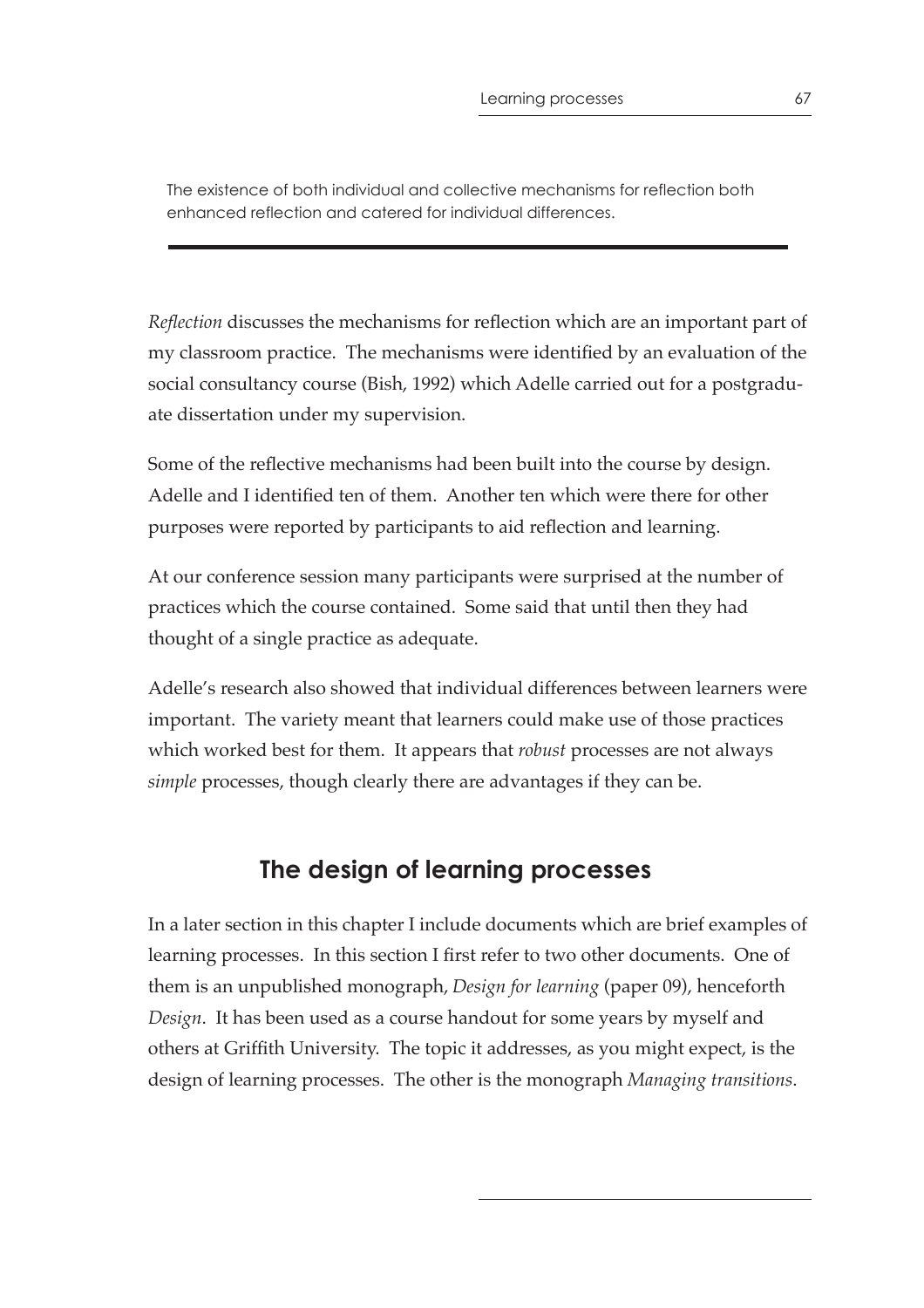## **Paper 09 — Design for learning**

Bob Dick (2001) *Design for learning: processes and models for the design of learning activities*, version 5. Chapel Hill: Interchange.

This lengthy paper offers detailed processes which can be used to design experiential learning activities. The experiential learning cycles of Kolb (1984) and Goodstein and Pfeiffer (1988) form one basis for the design approach. Links between processes for learning, change and problem-solving are pointed out. The "FIDO" model (feelings, information, decisions, outcomes) is also introduced.

The monograph uses multiple models and numerous illustrative anecdotes to help readers understand the processes and relate them to their own experiences.

Using experiential learning as the main emphasis the monograph provides descriptions of learning processes. In anticipation of later themes in this thesis, it relates learning processes to process for change and for action research. In doing so, and in extending David Kolb's learning cycle, it increases the flexibility of experiential learning processes as usually described.

There are two features of the monograph that I would particularly like to draw attention to. First, notice that choice is built into the learning cycle to increase its flexibility. Second, the "FIDO" model captures in a single diagram a substantial amount of relevant information. That information is "tiered". At its simplest the model provides the mnemonic "Fido". Further information is then attached to each of these four elements (feelings, information, decisions, outcomes) to extend the model.

Figure 4.1 (Figure 9 from that paper) summarises some of the elaborations of the learning cycle. The possibility of input into each segment is allowed for. So is the sharing of information ("publishing") after each segment.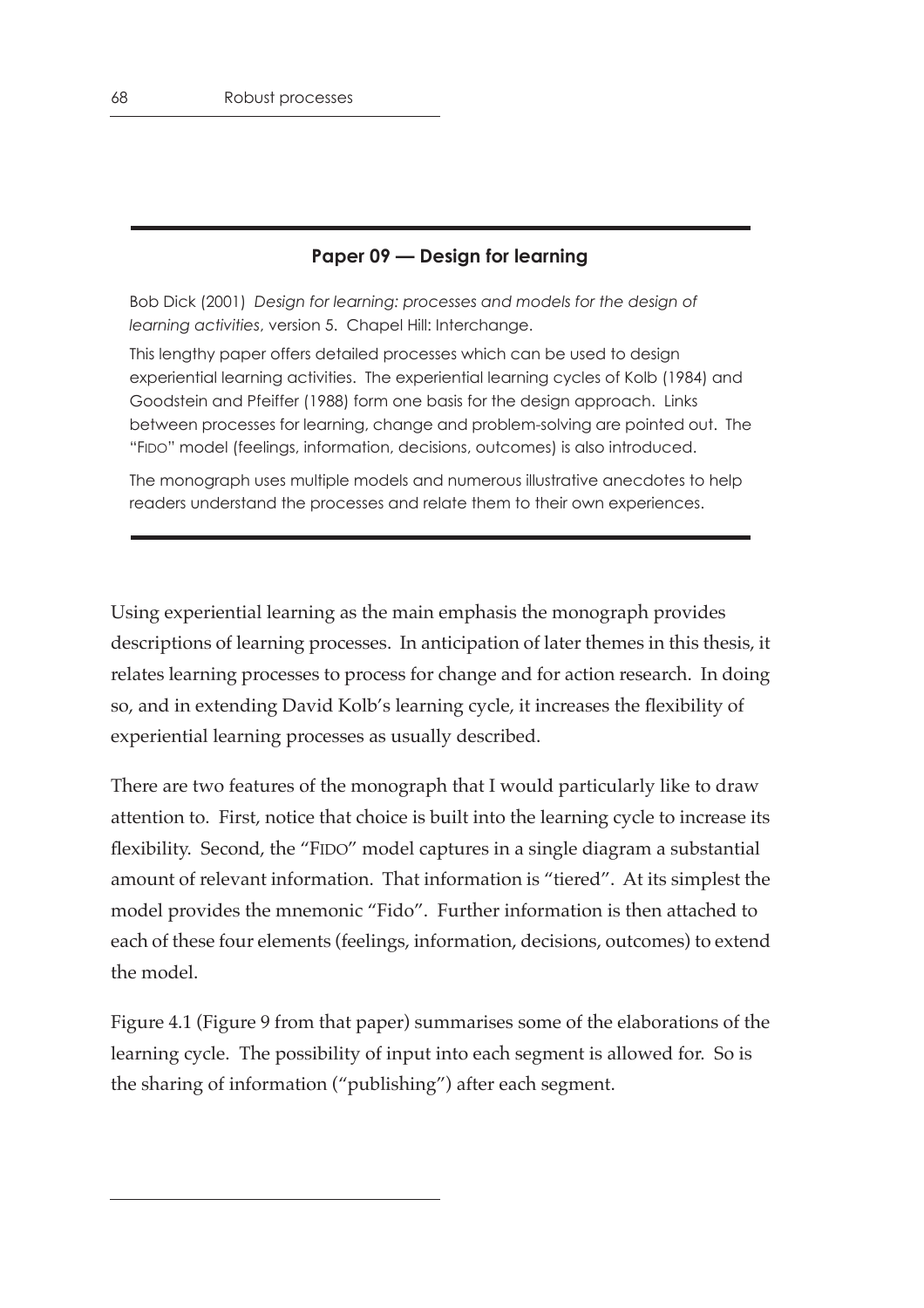

(From *Mechanisms for democracy in learning*)

Agreeing with Kolb, I emphasise that the cycle can begin at any element. Going further I recommend thatthe cycle is closed by returning to the first element, whichever it is, as a fifth element: for example plan  $\rightarrow$  act  $\rightarrow$  review  $\rightarrow$  theorise  $\rightarrow$  plan. These extensions of the learning cycle increase the variety of the learning designs that it can be used to develop.

*Managing transitions* (henceforth *Transitions*) is a monograph which also addresses the design and facilitation of learning processes, though from a different perspective. It was written in collaboration with Tim Dalmau.<sup>2</sup>

## **Monograph — Managing transitions**

Tim Dalmau and Bob Dick (1992) *Managing transitions: a key to creating effective learning environments*. Chapel Hill, Qld.: Interchange.

<sup>2.</sup> After an initial planning meeting Tim wrote much of the first draft of the material on beginnings and endings. I wrote much of the earlier drafts on transitions within a process. We then revised each other's contributions until we were both happy with the outcome. There is also related material in *Helping groups to be effective*, also in the final volume of the thesis.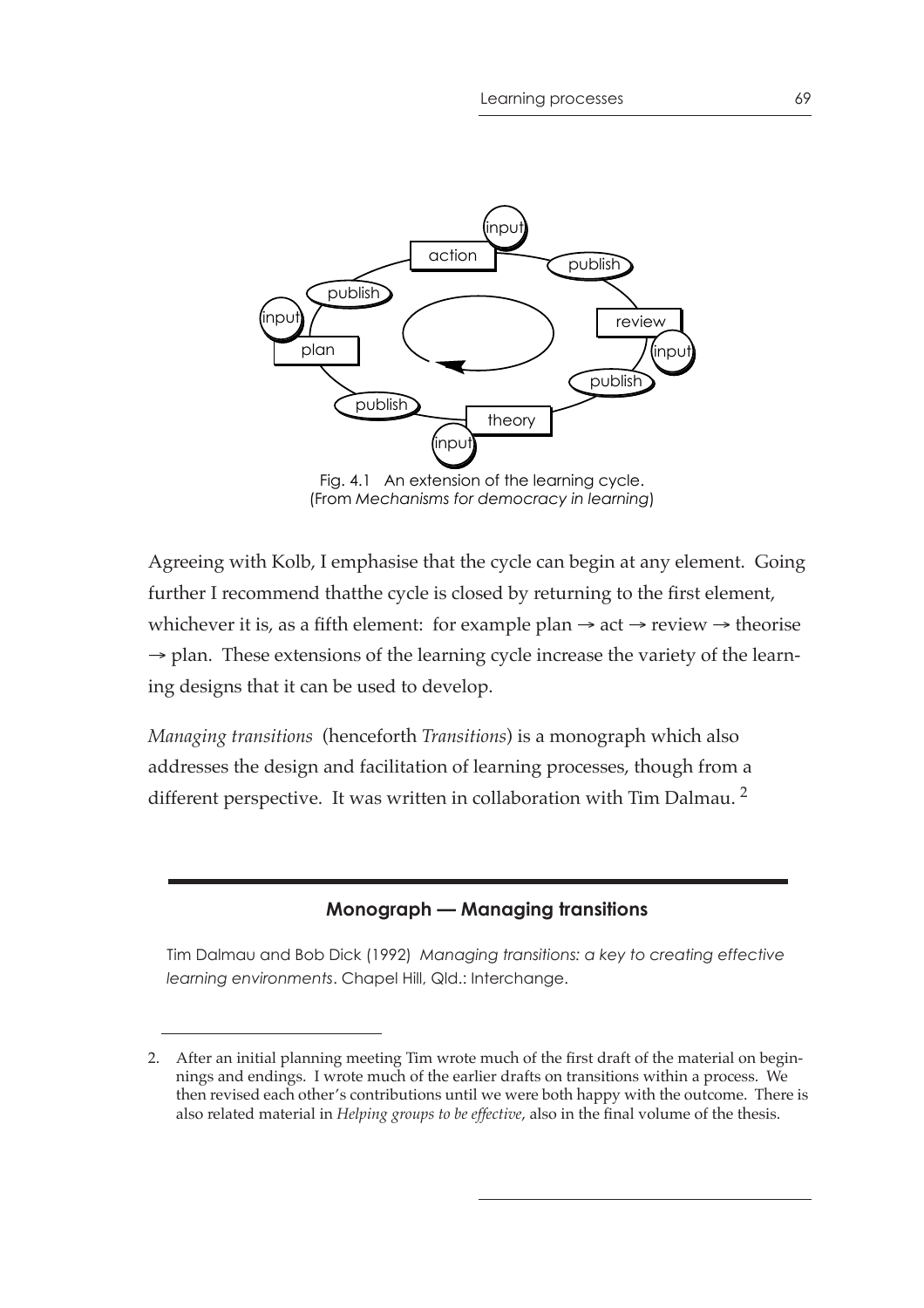This monograph describes how workshop design and facilitation can be enhanced by attending to beginnings and endings, and transitions between workshop segments.

Beginnings and endings are described as transitions from and to the world outside the learning experience. The "joins" between workshop segments are identified as places where workshop designs often break down. They therefore repay attention during design and facilitation.

The monograph reiterates the importance of beginnings, discussed in some of the papers considered elsewhere in this explication. Such preparatory activities serve a preventive function. They eliminate many difficulties before they arise. In addition, in the monograph we examine the role of endings in helping to transfer training from workshop to the work and life of participants. I think many of our suggestions are vindicated by research (such as that reported by Holton and Baldwin, 2003) which finds that learning transfer from workshop or classroom to the "real world" is difficult.

A point we make in the monograph is that many facilitators think of workshops as sequences of activities. We offer a complementary alternative. It is also possible to pay attention to the *transitions* — the joins between segments, or between the workshop and its environment.

(I will later use this as an example of a "strategic concept". That is, a concept which can expand the way people think about something.)

So far in this chapter my emphasis has been on the design of processes, and some of the large-scale processes which characterise my classroom work. As I have mentioned, to describe process in writing is to do it something of an injustice. I can hint at the *process* of facilitating learning by now including examples of training materials which attempt to apply the design principles.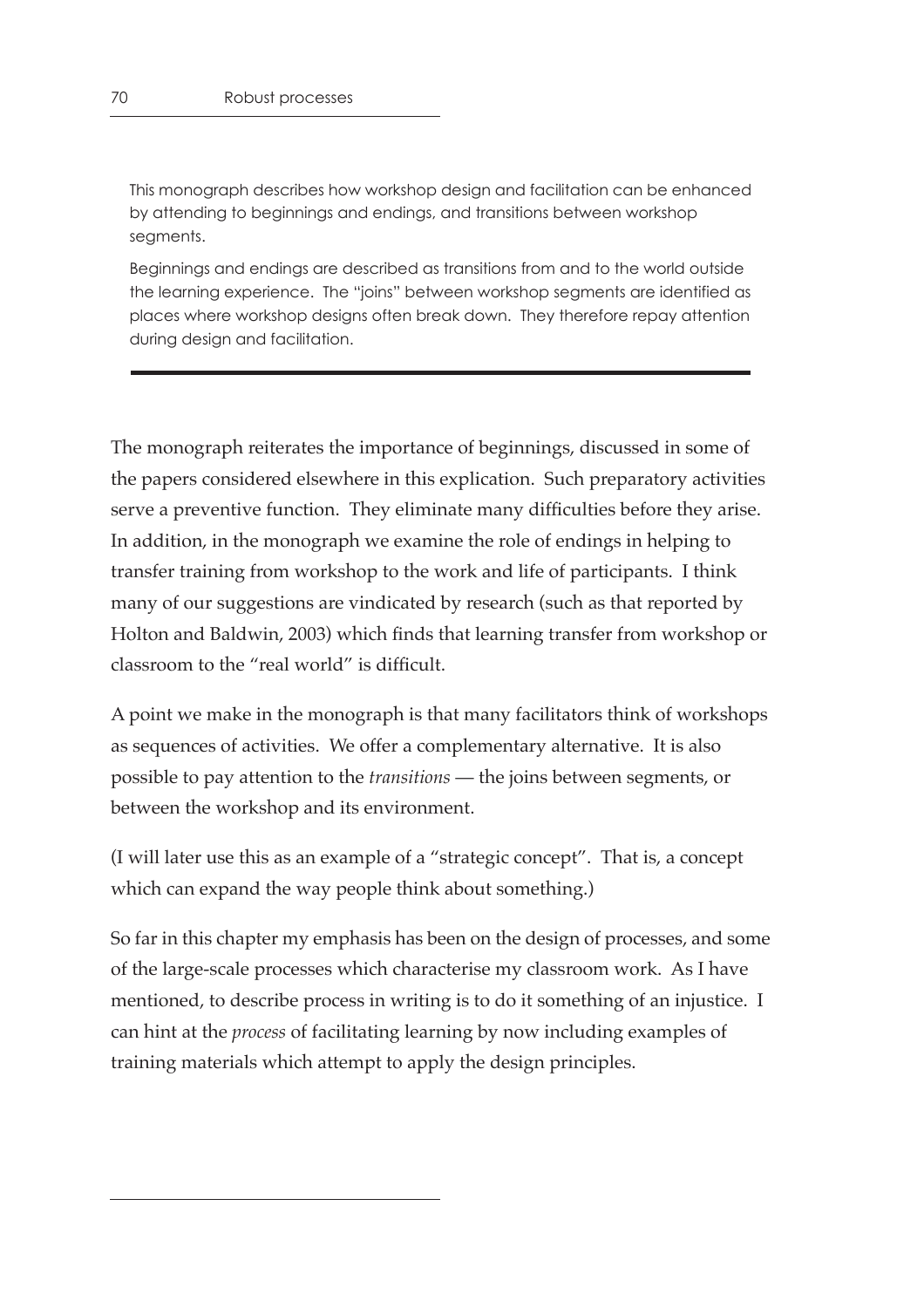# **Examples of activities**

The first example (paper 10) is a description of a workshop which introduces learners to the learning cycle. It is experiential in the sense that it asks learners to imagine an actual situation, to make a choice, and to draw conclusions from their choice and the choices that others make.

#### **Paper 10 — Experiential learning**

Bob Dick (2002) The design of experiential learning activities. Unpublished paper (mimeo).

This handout on experiential learning, itself designed as a miniature experiential learning activity, draws on the Kolb cycle at both content and process levels. At the content level it shows how questionnaires and similar instruments can engage people in what amounts to a mental simulation of activity. At the process level it follows the Kolb cycle (as far as a written document can do so) in the steps that it follows.

Such a written presentation is weaker as experiential learning than an actual activity. However, presented as a "thought experiment" it can be an economical way of approaching the Kolb cycle. Participants can deduce the Kolb cycle as a model from their experience. Facilitators can assist through skilful questioning.

In practice I often use this handout as part of a workshop on experiential learning. In the first part of the workshop, learners experiment with different ways of accepting compliments. From this they deduce the principles of accepting compliments. In the second part of the workshop they then reflect on the workshop they have just taken part in. From this they deduce the principles of experiential learning.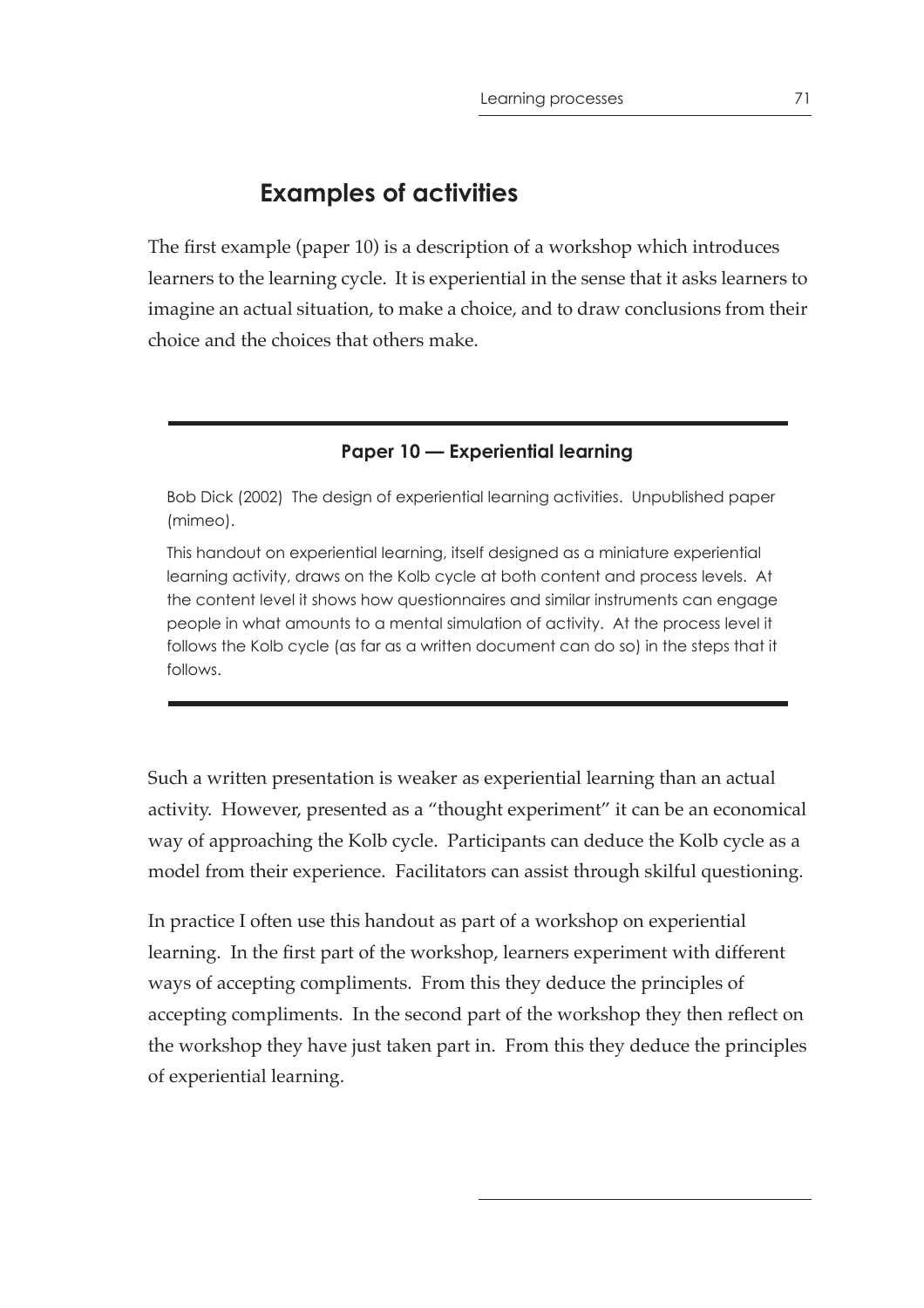The second activity (paper 11) is quite a brief extract from a 308-page workbook to help people practice communication skills, *Learning to communicate*. In a class of about 130 people, self managed class groups of six people used the workbook to work through activities for integrated skill and concept development. I include it to illustrate the style of the workbook. You will note that it allows selfmanagement by the participants while capturing an experiential approach on paper.

#### **Paper 11 — Self and others**

Bob Dick (1986) Self and others. An extract from Bob Dick, *Learning to communicate: activities, skills, techniques, models*. A joint publication of Interchange and the University of Queensland Bookshop.

The extract includes examples of activies done within the class and "homework" in the form of assignments and worksheets. The activities are experiential, with some conceptual support. They progress from individual activities on self-awareness to an activity on awareness of others. The section concludes with an exercise on depth of disclosure.

Later parts of the workbook, not shown here, build upon this foundation to help participants develop effective communication skills. These skills are then applied to such activities as facilitation and conflict resolution.

The workbook from which this was taken was designed primarily for use within self-managed groups of six people. They worked their way through graded activities to develop communication skills and relevant supporting understanding.

In writing such workbooks I try to reproduce in writing the instructions I would give if I were facilitating the process within a workshop. It could be said that to some extent the process description is acting as if it were facilitator. Of course it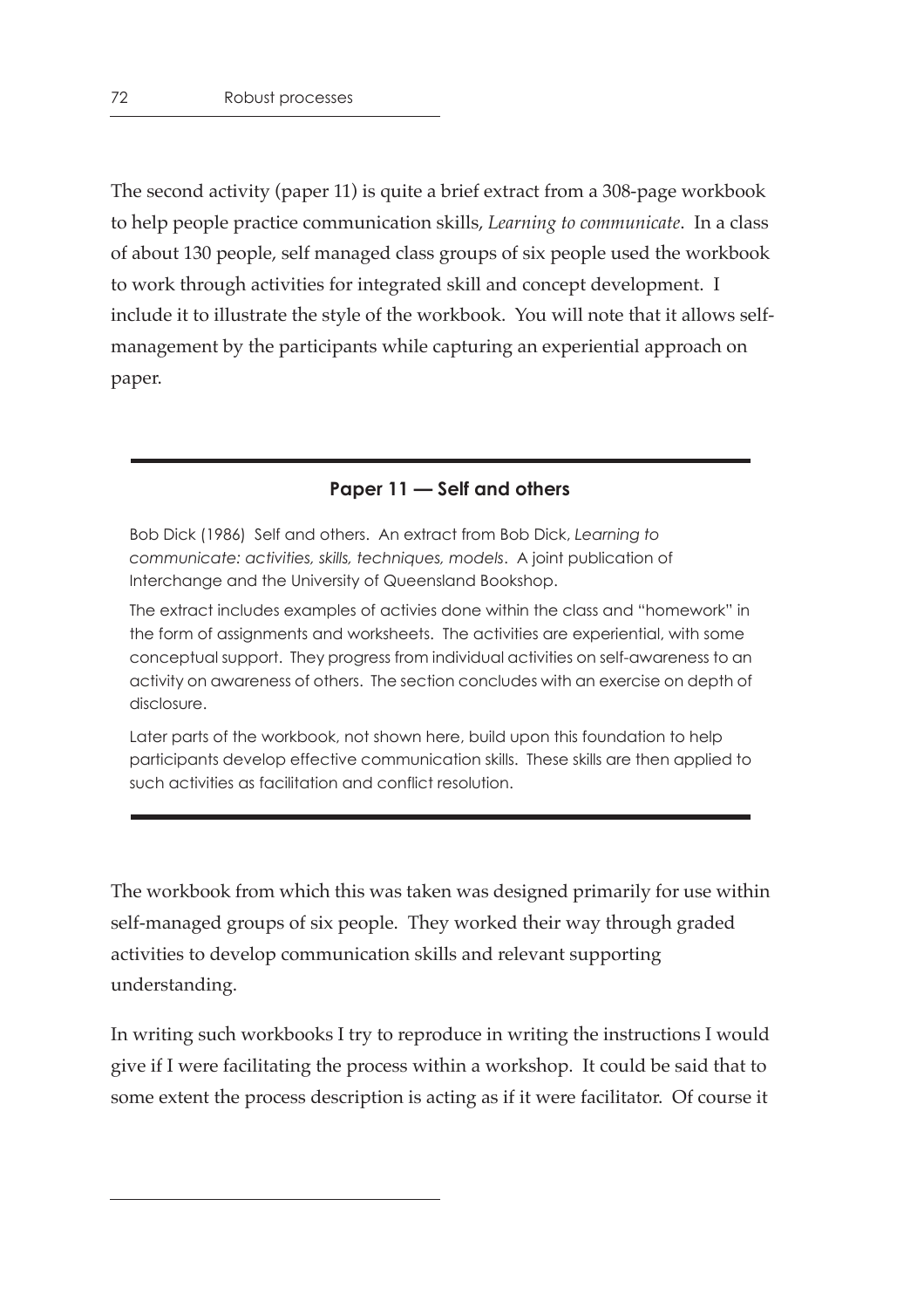lacks the flexibility and responsiveness that an experienced facilitator could bring to the activity.

I invite you to notice several features:

- the combination of action and concepts
- the inclusion of exercises outside the class to increase transfer to the outside world
- the progression from individual skills to interpersonal skills.

The third document in this section is not really an activity, though it is intended to be vicariously experiential. It is a video script, "Tightrope" (paper 12).

# **Paper 12 — Tightrope**

Bob Dick (1987) *Tightrope: a video script on telephone communication skills*. Chapel Hill, Qld.: Interchange.

This video script was commissioned bythe Department of Community Services, who then used it as the basis for a training video. It illustrates communication skills through conversations between three characters and customers on a telephone. The skills are both displayed and explained.

The script was written to support communication skills training for front line staff in the Queensland Department of Community Services (DCS). It was intended for use as part of a workshop in which skills were learned and practised. The video provides appropriate role models who act out the skills, and explanations which provide a rationale for the skills. I include it here as an example of how the written word, translated into a film, can assist skill development in a way that integrates theory and practice. It illustrates my interest in providing vicarious experience to learners.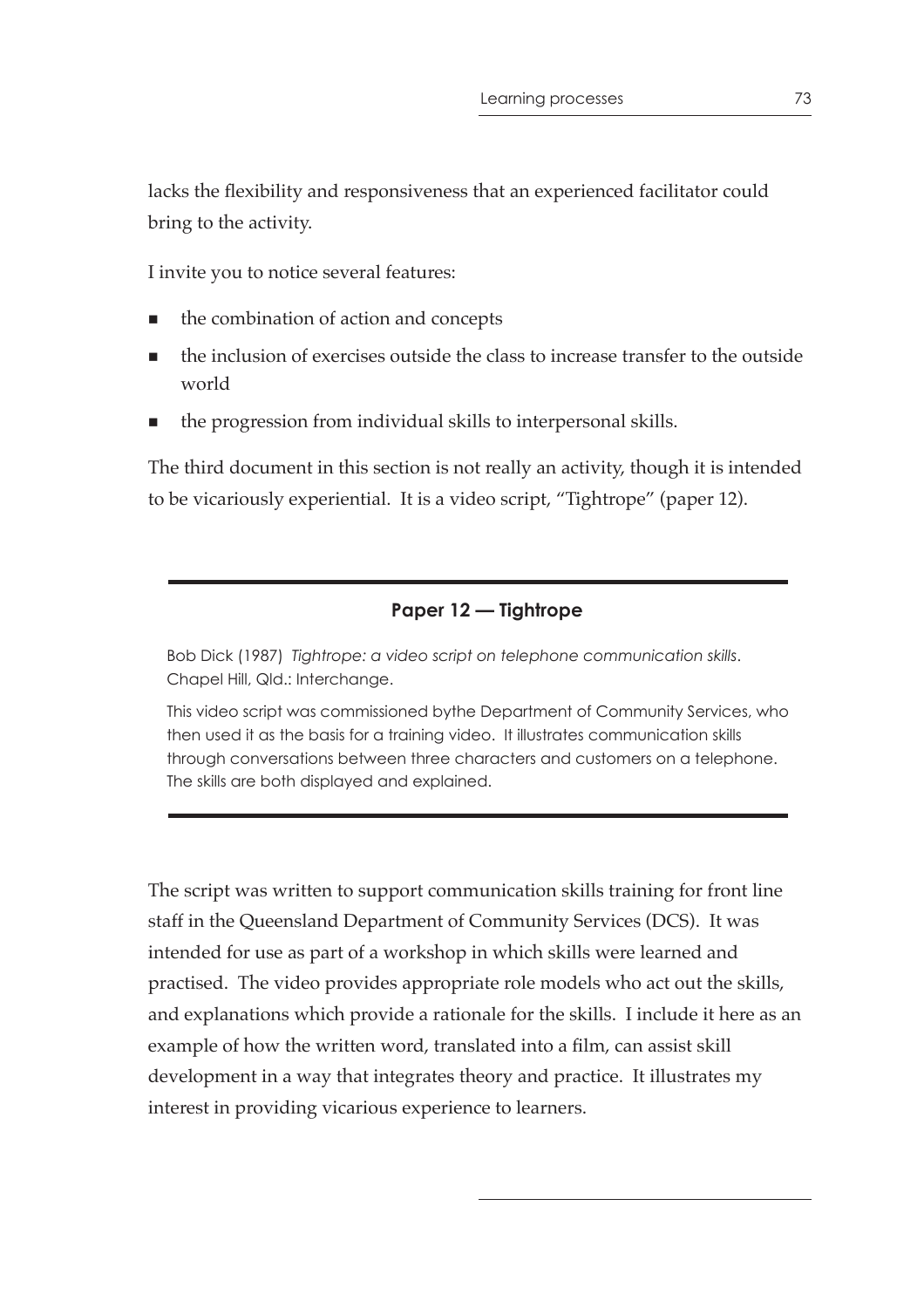Such a script depends to some extent on the assumption that, in watching a video, participants may internalise the experience of the characters on the screen. There is research that expert practitioners on film can be effective models for novices. Barbara Rosenstein (2002) has reviewed some of the evidence. It seemed to me that the effectiveness of a video would be enhanced by relevance and realism. Prior to writing the script I therefore spent some time observing work in a DCS office and talking with some of the people who worked there. I also examined some of the training documentation which would also be used in any communication skills training.

The characters were chosen to be most relevant to the departmental officers who did much of the difficult front-line work on the telephone. They were often young women supervised by older men. They were often thrown into the job with relatively little experience. As you might imagine, stress and attrition rates were high. That was the catalyst for commissioning the video script.

In re-reading the videoscript I notice I made use of a device I would now call "dialectic". The young people in the front line were often torn between their concern for their clients and the requirement to meet departmental procedures. In the script the characters achieve both of these and demonstrate how it can be done.

I'll use Scott Kelso's device (Kelso, 2005) to indicate such a resolution of apparent contradictions or polarities. He symbolises the polarities with a tilde "~" joining the two terms. By this he intends to indicate that they are capable of being integrated; it isn't necessary to choose one or the other. This polarity might be termed "caring~responsible".

The fourth document contains a design for a simulation where the content is developed entirely by the participants, as is much of the process.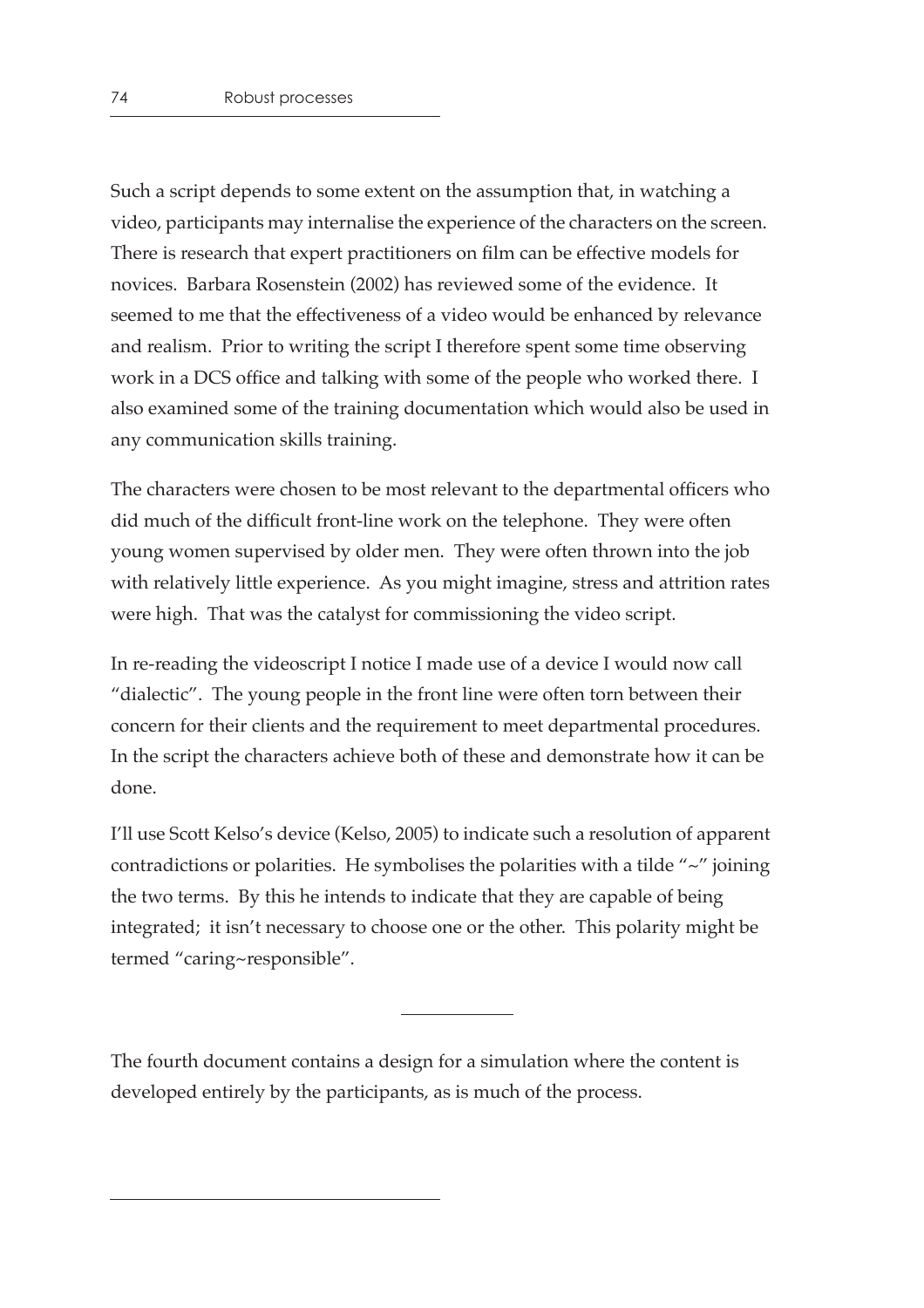# **Paper 13 — Powerplay, a simulation**

Bob Dick (1991) *Powerplay: a "do-it-yourself" simulation*. Unpublished mimeo. This workshop design was initially written for the Second International Conference on Experiential Learning (Hawkesbury Agricultural College, 3-7 July, 1989). I facilitated the simulation and used this document as a handout. The process was subsequently also used elsewhere and revised.

Participants first choose a topic and then design the simulation. Following this, they play the simulation they have designed. Finally they debrief the simulation and identify any insights which they have gained from it.

The *content* of the simulation consists of what the participants do and say when they play the simulation. The *process* is what they design. Powerplay offers them a process for designing the process. I describe such a process as "metaprocess" (mentioned again later).

You will notice that such an approach places few constraints on what design is developed, and even fewer on what people do and say during the simulation. The metaprocess provides a framework within which participants may feel more confident to create (and then act out) the process and content.

You will notice also that the information is once again tiered. There is a brief overview followed by a more detailed step-by-step description of the metaprocess.

# **Other papers**

The four documents in the preceding section deal with the fine grain of facilitation. They describe processes which occupy minutes or hours of time.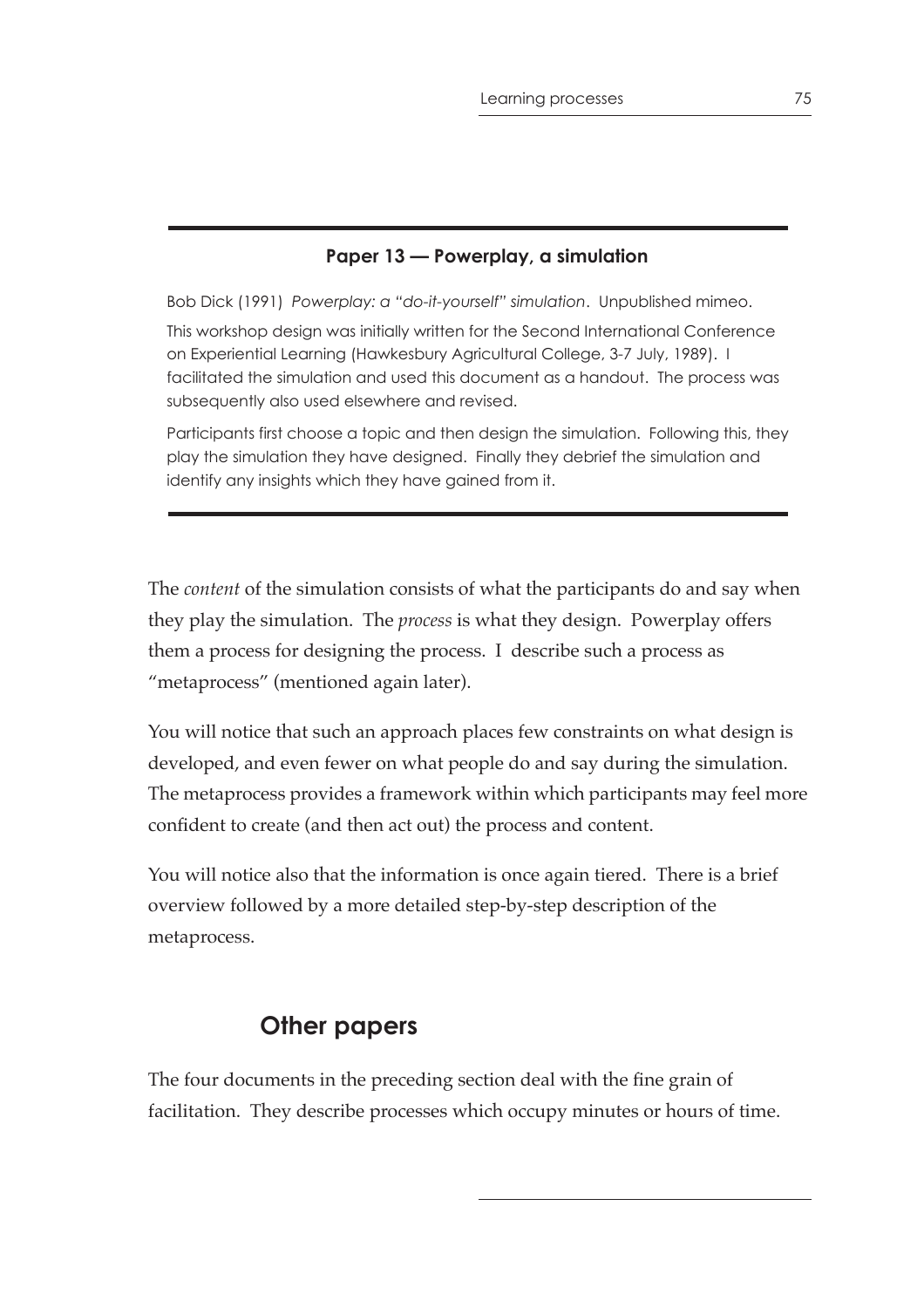The final documents considered in this chapter address the wider context of educational philosophy and course design.

The first of them is a paper which critiques the philosophical model which has guided most psychological training in the USA, UK and Australia. The "scientist-practitioner model", as it is known, has been the philosophical core of such training since it was adopted at the Boulder conference (Raimy, 1950).

#### **Paper 14 — The scientist-practitioner model**

Bob Dick (1996) Is it time to revise the scientist-practitioner model? An unpublished discussion paper. Revised in 1996 from an earlier draft.

There is evidence that practitioner training based on the scientist-practitioner model does not achieve its objectives of developing research-oriented practitioners. There are also reasons to believe that theory does not always precede practice, contrary to what the model (as usually implemented) assumes. An important aspect of the scientist-practitioner model is a scientific attitude: collecting and analysing available evidence and being logically consistent.

The paper attempts to apply these two values to critique the scientist-practitioner model as usually implemented. It presents the relevant evidence from the literature and examines the assumption about the relationship between theory and practice.

My own university classes have always received good ratings for both relevance and enjoyment from participants. They also rated well in independent evaluations. For instance, for her honours thesis Deborah Johnston (1984) surveyed graduates who had completed their honours year one, three or five years previously. Those graduates who had taken my classes found them more relevant to their practice as psychologists than were other classes they had taken. I had assumed that such evidence would persuade some of my colleagues to change their own classroom work in the same direction.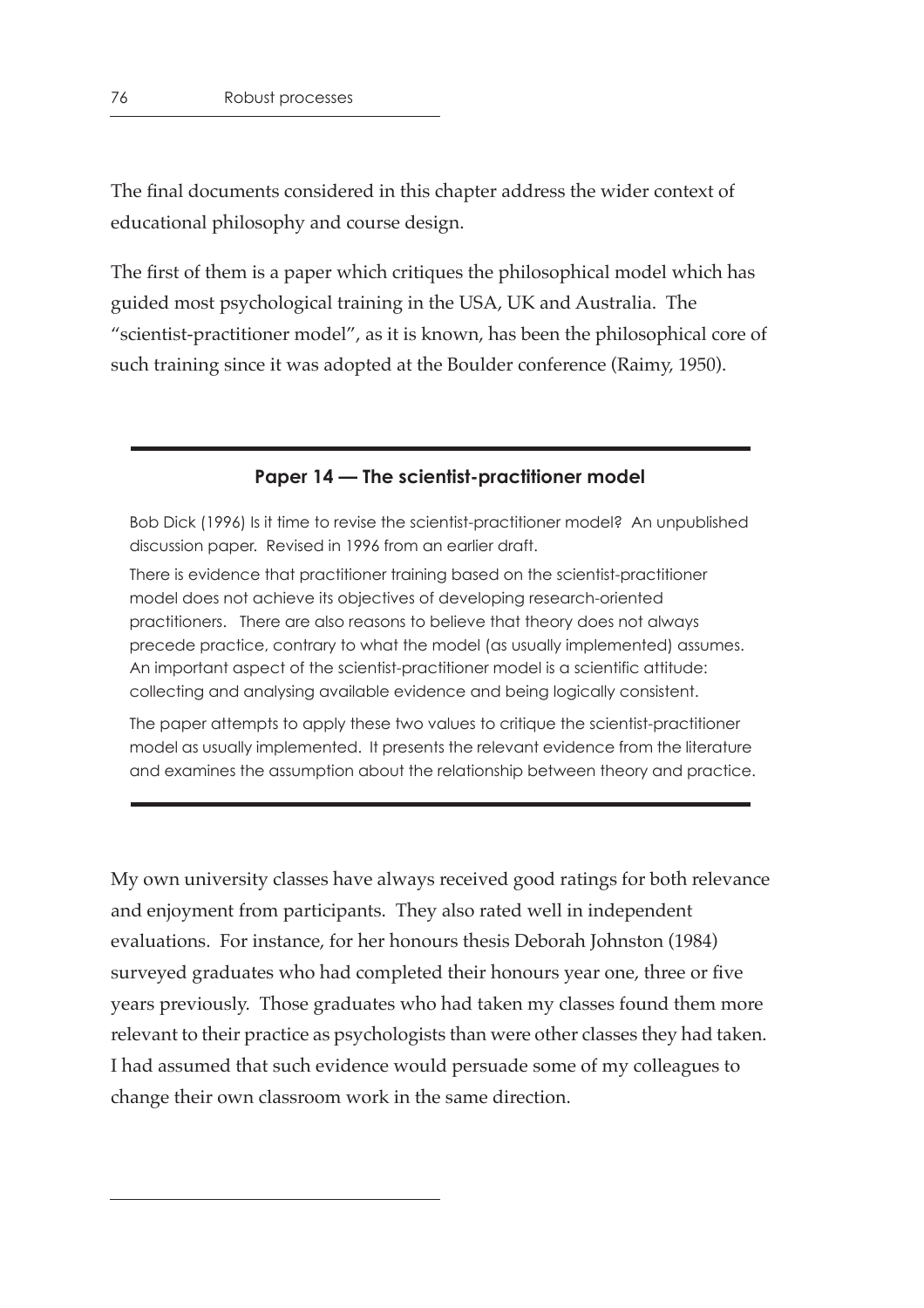I was mistaken. Some dismissed my work as "not really psychology". Others charged me with abandoning my "duty", which was to convey the accumulated knowledge of psychology to the next generation of psychologists.

I thought that, by presenting a point of view in a way which exhibited their own espoused values I might encourage some of my colleagues to reconsider. Again I was mistaken. I have learned from this and similar experiences. See Change tool 17, "Beliefs without reason", in paper 17, Community and organisational change.

However, I have other reasons for including the paper here. It is as an example of the influence of the larger context within which processes operate. What can happen within a class to some extent depends on the wider system of which it is part. If I were rewriting it now I would soften the challenge and give more attention to ideas which would help readers reframe their own experience.

Paper 15 originally served a similar purpose. In it I chose a less direct way of addressing the issues and used ideas to help readers in reframing their beliefs.

### **Paper 15 — Teaching psychology**

Bob Dick (1995) *A Venusian anthropologist's report on the teaching of psychology*, with the preface "On being a Venusian anthropologist." Nathan, Qld: Griffith University, School of Behavioural Science. First written in 1990 while on secondment to Griffith University to assist with course development.

A somewhat tongue-in-cheek discussion paper, though with a serious aim. It consists of three parts. The first introduces the notion of court jester as a valuable role which allows important but threatening information to be given. The second describes a classroom strategy intended to encourage learners to put aside their preconceptions. The third then offers an analysis different to what most readers will be familiar with.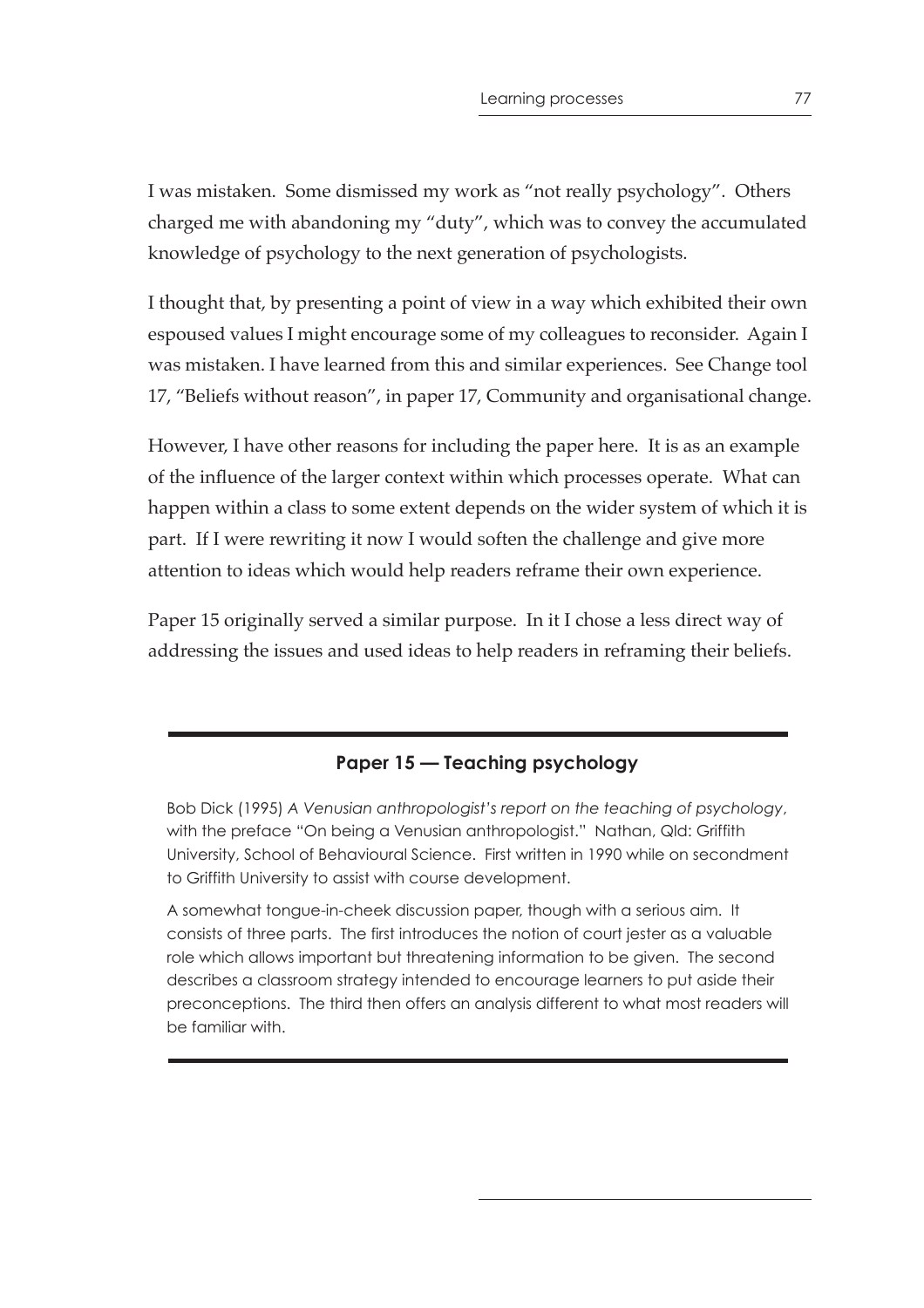I think it is informative to examine the purpose which each section of the paper is intended to serve:

 *The "court jester" story*. This suggests that it can be useful if unpopular information can be voiced, and that it can be valuable to appoint somebody to do so.

My intention was to increase the likelihood that people would read what I had to say. In other words, the purpose could be described as that of *legitimising* the expression of a view contrary to that held by some readers.

■ *The "venusian anthropologist" learning device*. I have reproduced (in the box, below) some paragraphs from the paper which describe the instructions used in a classroom form of the device. As the paper explains, it is intended to influence the expectations which learners otherwise bring to the university classroom.

## **The "Venusian anthropologist" learning device in the classroom**

*I'm speaking to you, individually. Just forget for the moment that there are others in the class, and think of this as a conversation the others can't hear.*

*You are a trainee Venusian anthropologist. You have just been beamed down to Earth as part of your first field project, and you find yourself suddenly seated here in amongst all these earthlings. Obviously you can't announce yourself as a Venusian anthropologist — it might create an interplanetary incident.*

*You have been told nothing about Earth. This project is to give you practice in observing and understanding an interplanetary culture without any prior information or exposure. Your task is to understand Earth culture and behaviour, and write an assignment on it when you return safely to Venus.*

*As a trainee Venusian anthropologist, what do you make of the behaviour you experience around you right now? What will you have to say about Earth behaviour? This is your first sample of Earth behaviour, and you have no way of knowing how typical it is. But you have to start somewhere. What notes will you take on this sample of Earth.*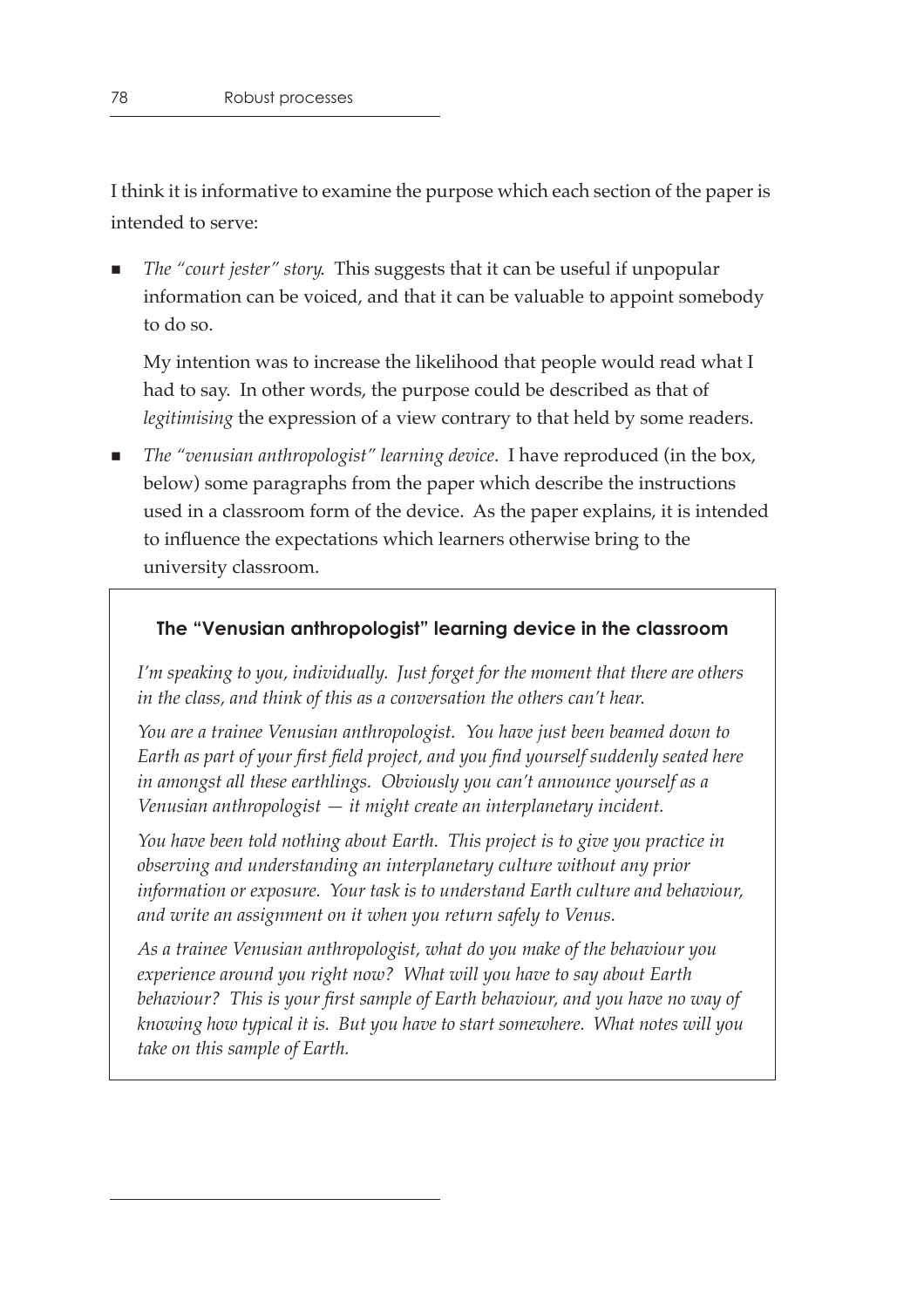Although less powerful in its written form, the device addresses expectations and again serves the purpose of legitimisation. On this occasion it is intended to suggest to the reader that it may be useful to suspend their expectations.

 *The "Venusian" report*. Here the paper offers a different perspective on the nature of universities, and psychology, and learning. It offers the more contentious views tentatively. ("*But perhaps we are mistaken here*.") There are regular reminders that the supposed author is not a native. ("*Yes, Venusian do have minds*.") It does attempt to offer a feasible design which observes the necessary constraints.

Taken together, the three parts are intended to encourage the reader to suspend judgment so that the design can be judged on its merits. As an example of process it raises the issues of legitimisation and dealing with expectations.

The final document (paper 16) in this chapter is a formal proposal for the design of a postgraduate coursework program in organisational psychology.

# **Paper 16 — Course design**

Bob Dick, Alf Lizzio and Keithia Wilson (1995) *Course design: a Masters/PhD program in organisational psychology*. Nathan: Griffith University, School of applied psychology. A discussion paper.

This document was an input into a course planning activity at Griffith University. It was one of a number of proposals considered by the planning committee designing a new postgraduate program.

The proposed design is characterised by a learner-centred and outcome-centred approach in which theory-practice integration features prominently. External constraints are also noted and observed, and the existence of external stakeholders taken into account.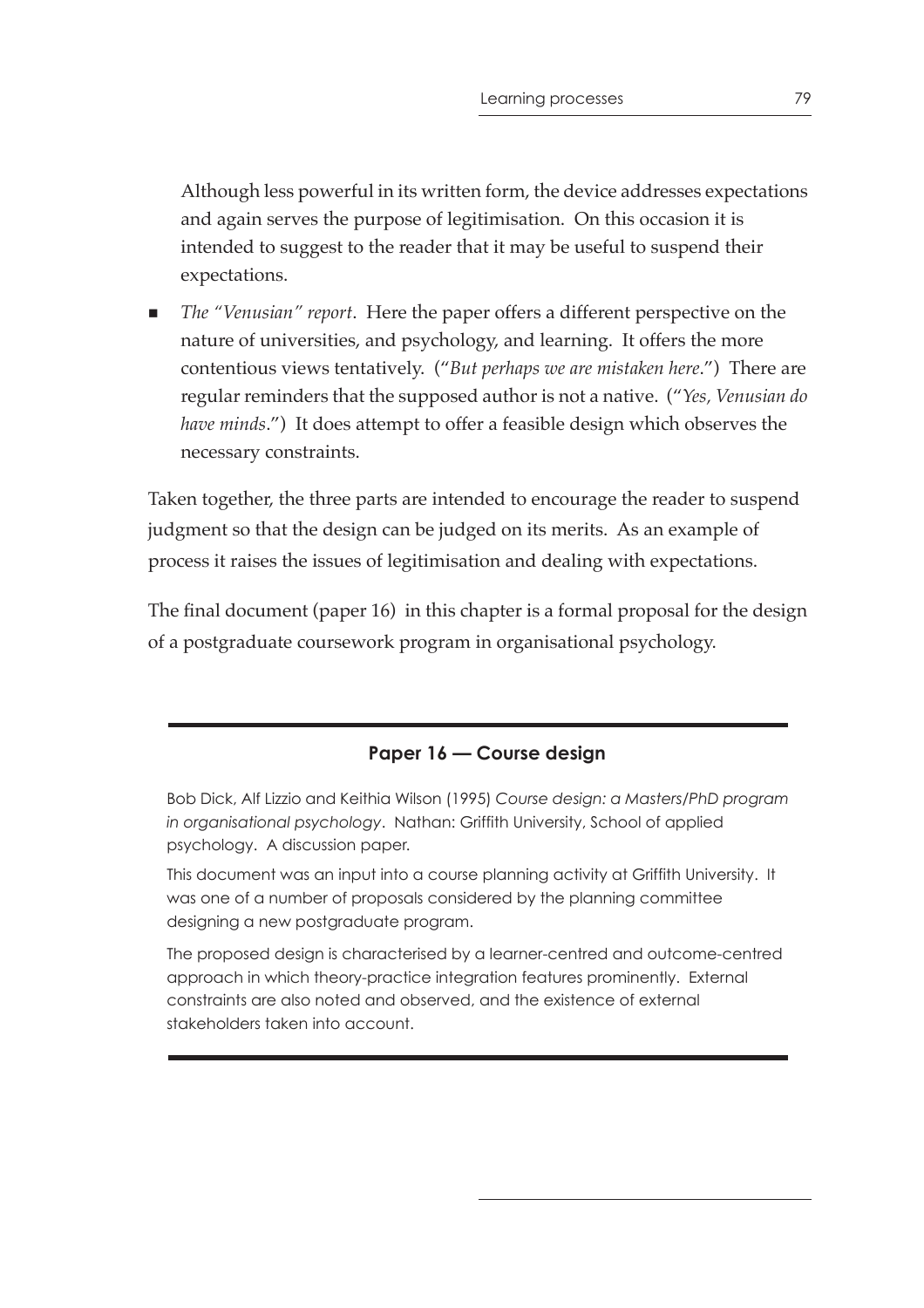The paper was written up by me after a planning session between the three authors.

Not all the features proposed in this paper survived the planning process. However, the final program as it existed when I left Griffith University (December 2002) did provide learners with a balance between autonomy and accountability. For the most part it achieved the intention of "an overall conception ... of a course which uses structure, processes and staff and other resources to create a learning community of practitioner-scholars" [p 1]. The aims of being learner-centred, practice-oriented and achieving theory-practice integration largely survived intact from the planning process.

For the purposes of the topic of this explication, certain features can be noted:

- the wider environment is taken into account
- imposed constraints are observed
- the presence of external stakeholders is noted, and their views are sought.

The key design aims of the course were achieved.

# **Effective processes for learning**

Taken together, these documents illustrate certain aspects of processes which contribute to learning. I'll consider them separately under the headings of context, legitimacy and engagement, transparency, and monitoring, though they interact. I'll then examine which of these contribute to robustness of a learning process and of processes generally.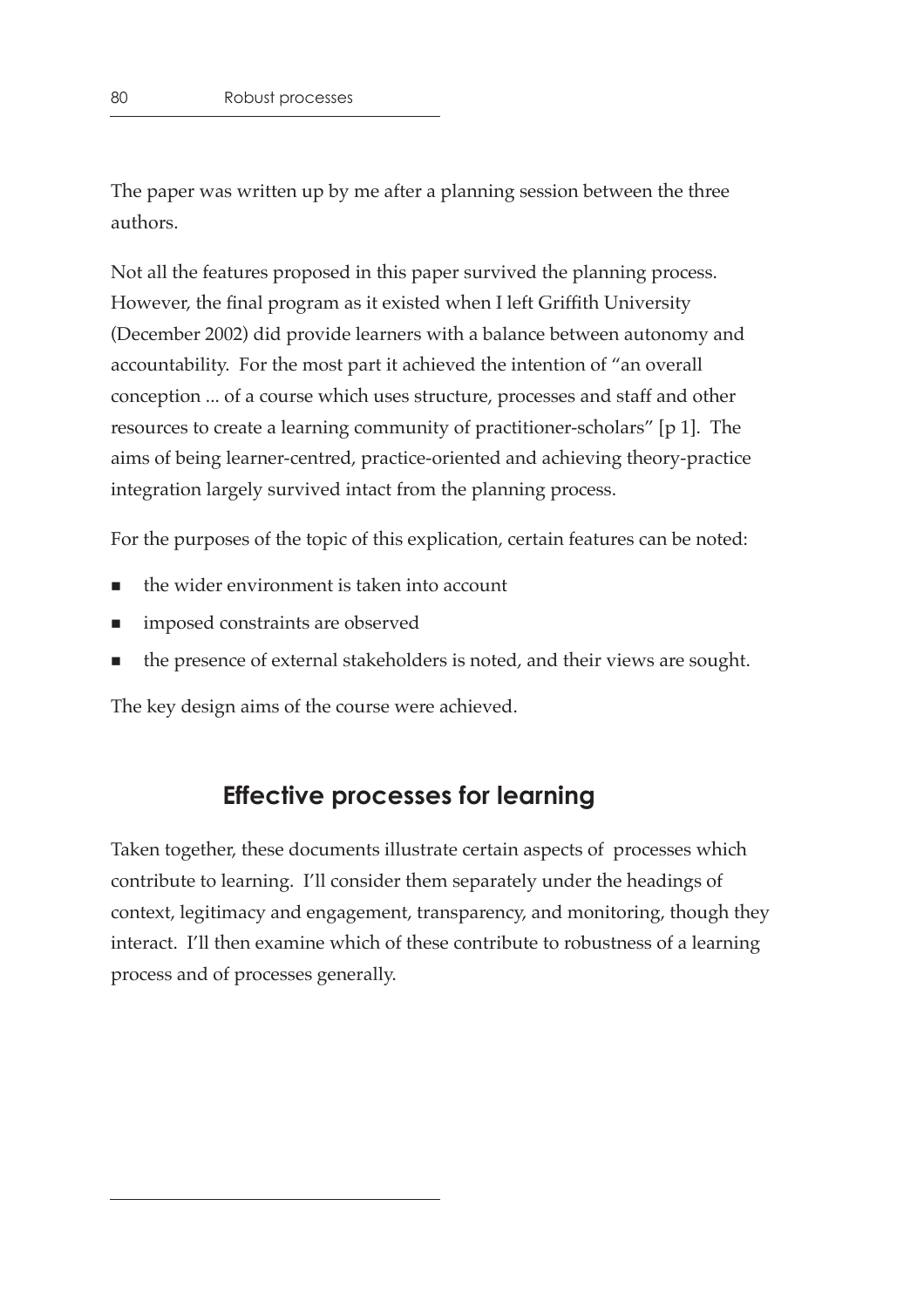# **Context**

The context in which the courses were embedded was influential. The courses were graded, which would not have been my choice. University finances determined if a second staff member could be involved. Timetabling had to fit in with other classes. There were approval and audit processes within the university and beyond which had to be observed. And more.

However, the courses demonstrate that much could be achieved despite the constraints. Several reasons come to mind.

- In retrospect, we sought to make assets of our liabilities. For example, we took Australian Psychological Society attitudes towards psychology into account by building their competency list into our postgraduate coursework. (See also Gloria Townsend's 1998 account of her treatment of liabilities in a computer course.)
- In some instances, the initial design ignored the contraints so that we would not be unnecessarily encumbered by them. For example, we had no hesitation in conducting some classes off campus.
- At the same time, we tried to be clear about those constraints which were unavoidable and to do the best we could within them. For example, although the courses were required to be graded we implemented several practices which still favoured learning over grading. One such innovation was to provide copious and helpful feedback without a grade for any assignments submitted at least two weeks before the negotiated due date. (As a bonus we found that people paid more attention to feedback when they were able to act on it in a revision of their assignments.)

Where there are constraints I have found a conceptual model developed from Stanley Coopersmith's 1967 study of self-esteem useful. In his report of his study of the development of self-esteem Coopersmith says [1967: 236]:

*"The most general statement about the antecedents of self-esteem can be given in terms of three conditions: total or nearly total acceptance of the children by*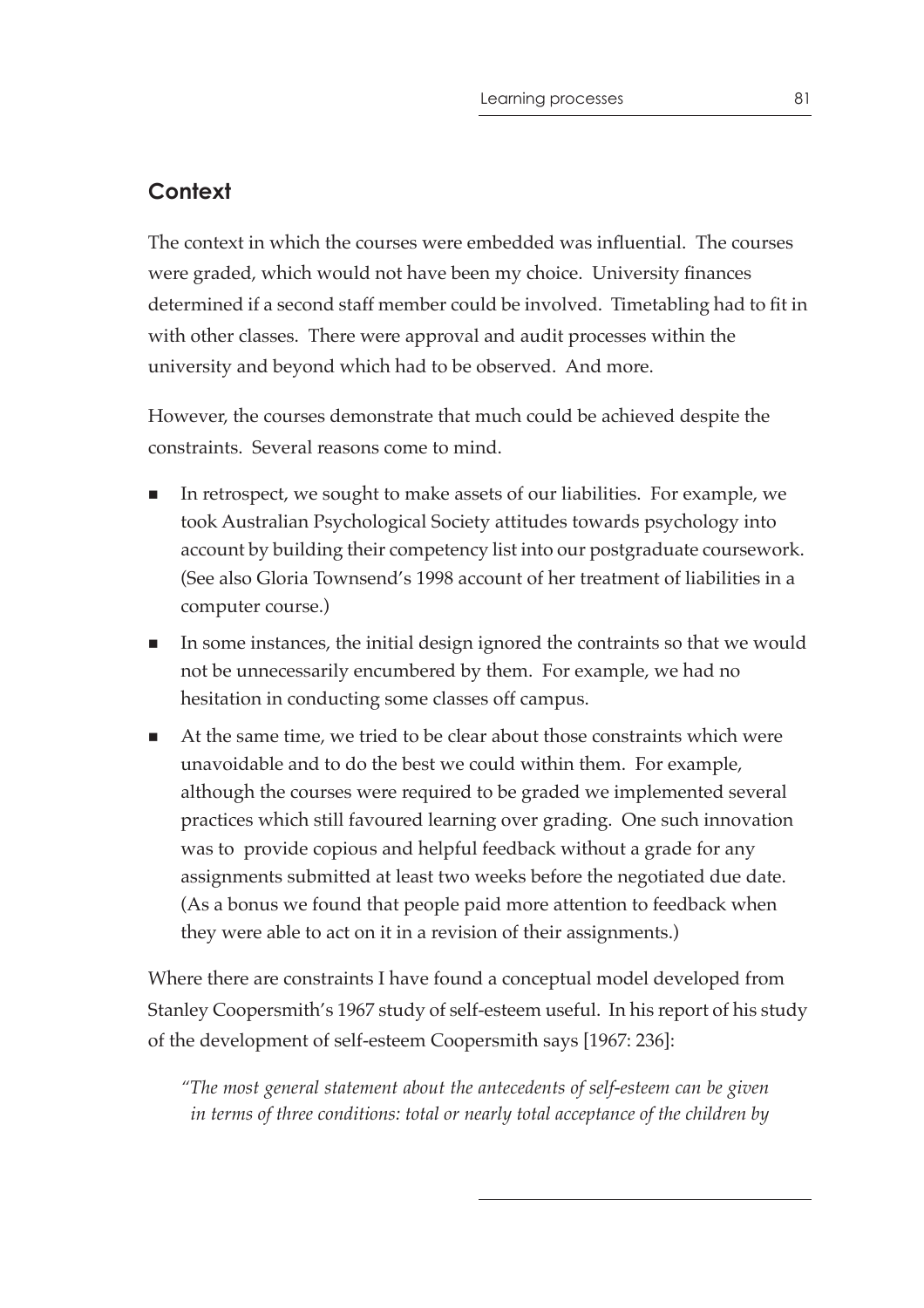*their parents, clearly defined and enforced limits, and the respect and latitude for individual action that exist within the defined limits."*

I use Coopersmith's concepts in the form of a six item checklist to aid in course design. (See the box below.)



That looks somewhat different to the quote from Coopersmith immediately above. It recasts Coopersmith's conclusions as three dialectics: freedom~limits; clarity~negotiability; challenge~support. I believe my version is consistent with the book as a whole.

It has also proved to be a useful model for considering other relationships in addition to parent-child relationships: between facilitator and group, for instance, or between lecturer and class, or manager and team. When all six conditions in the checklist are met, it seems to be easier to achieve high involvement and good outcomes. In its form as a six-item checklist I've found it more usable in practice than Coopersmith's description.

# **Legitimacy and engagement**

A major theme in the early papers in this chapter is that of "arousal without anxiety". As I mentioned, this was achieved by balancing challenge with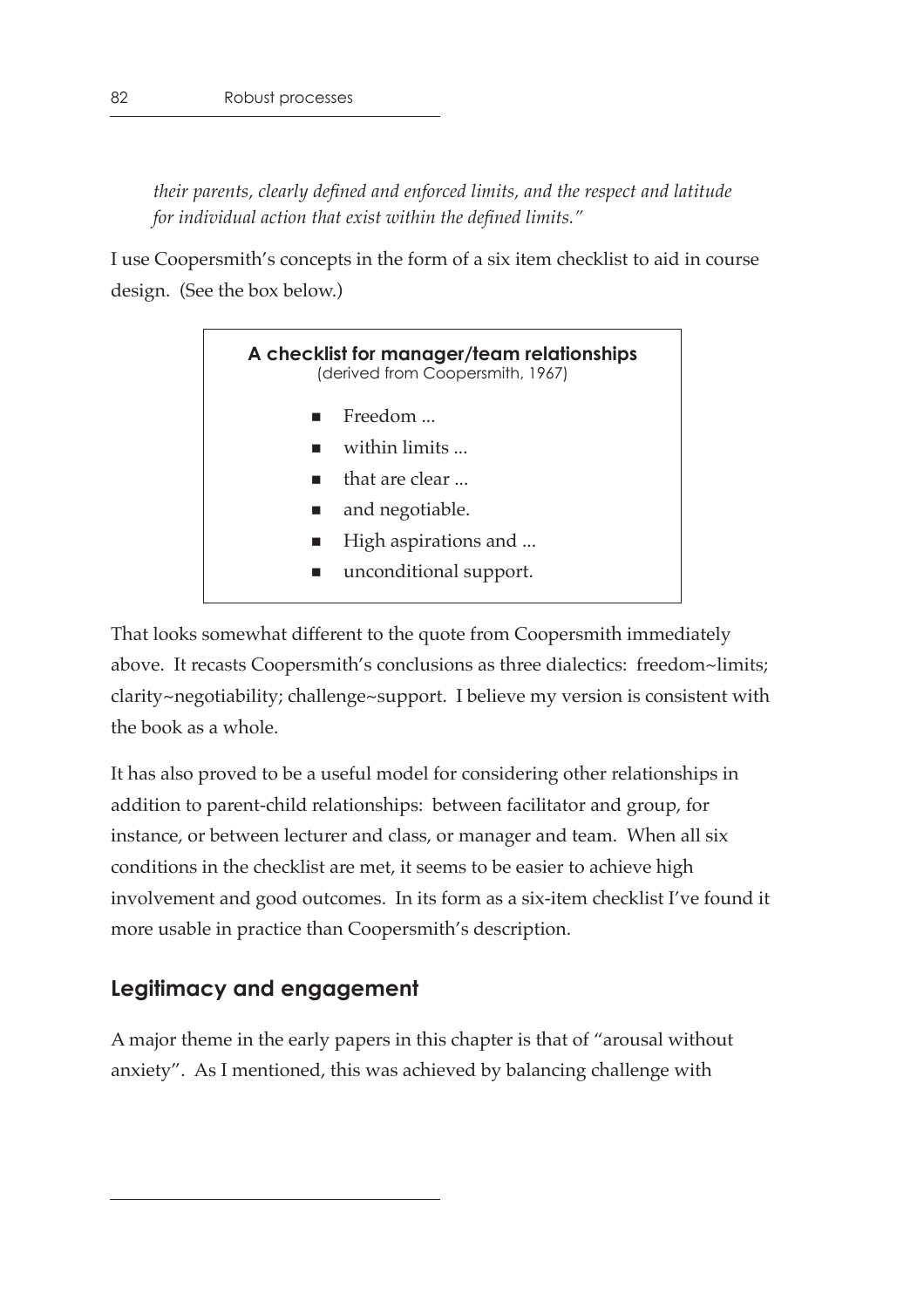support — the final two criteria in those developed from Stanley Coopersmith's (1967) work. Several aspects of the courses contributed:

- preparatory work in the early sessions in the class
- negotiating content so that material is relevant
- involving learners in decisions throughout the courses
- offering a "standard package" as a starting point
- matching the challenge to the people.

I deal with these in turn. As the whole-year honours class in social consultancy included all of these, I will use it as the example in most of what follows. However, I could have used other courses, or similar work done outside university.

# **Preparatory work**

Early sessions were used to create an appropriate climate for productive work. In the terms that Dick Axelrod (2003) uses in organisational settings, the key purpose is to achieve a sense of real engagement. As Ira Shor (1996) notes for educational settings, genuine democracy is an important part of this.

Relationship building and establishing a sense of community are important components. Content, process and roles are negotiated, which has the effect of establishing appropriate expectations — for the learners and for me. Because assessment is a source of anxiety at university, negotiating assessment is given attention.

As I discuss in *Helping groups to be effective* and some other documents the preparation has three components:

- getting to know each other
- agreeing on individual and collective goals, and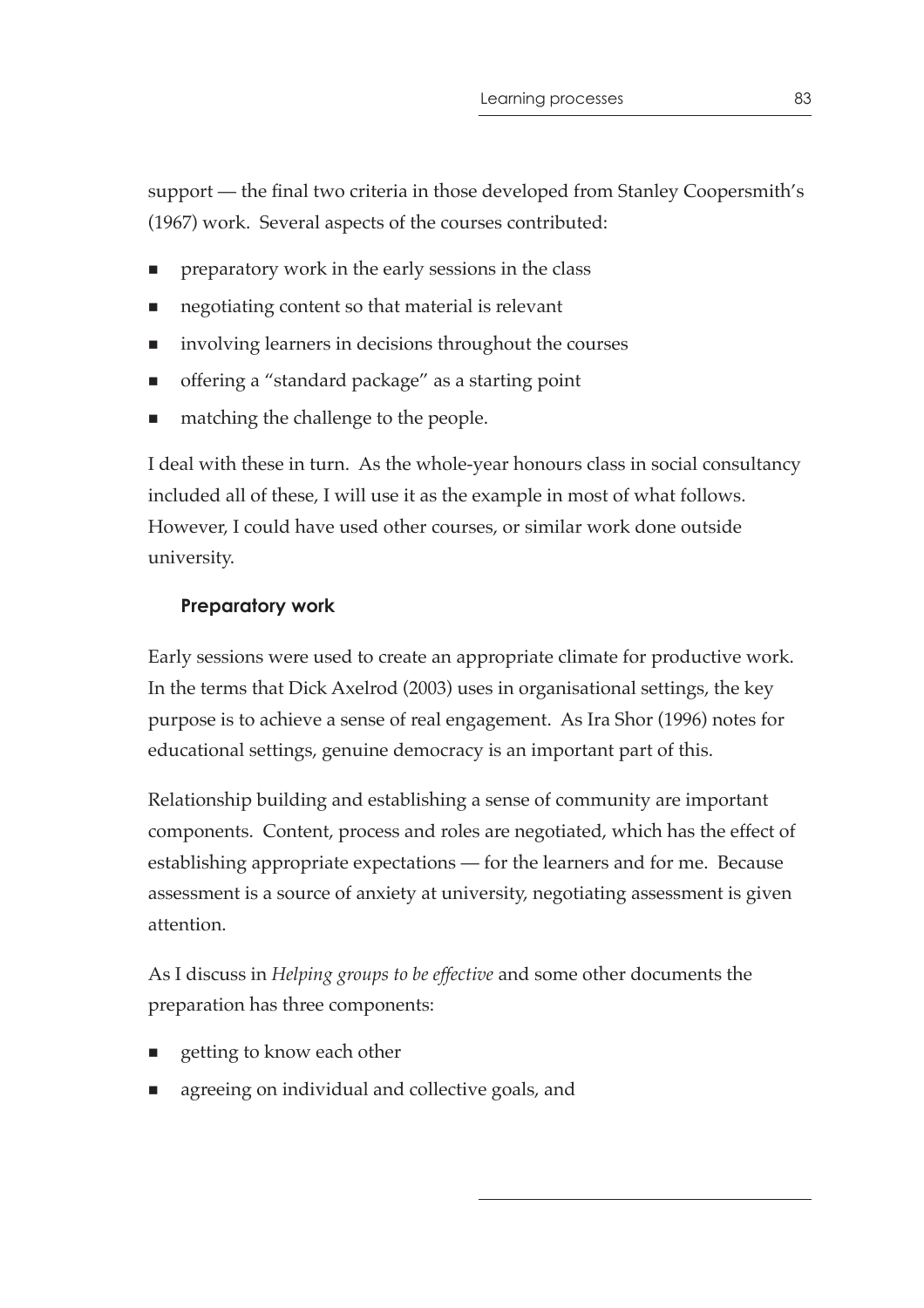■ developing guidelines for how we plan to work together.

I have recently come across the field of *cultural-historical activity theory* (for instance, Gordon Wells, 1999). It has provided me with a useful way of thinking about appropriate challenge. It draws on two earlier concepts: Jerome Bruner's (1967) *scaffolding* and Lev Vygotsky's (1978) *zone of proximal development*. The notion is that learners are capable of exceeding their usual achievements. A challenge is presented which is just beyond their present competence. To assist them to take the extra step, peers or educator provide support that lifts their confidence, or other assistance is given.

In the classes I've described here the learners were encouraged to set their own goals within a supportive environment. I believe it also helped that a nonjudgmental climate was created. In addition the course processes were transparent. Learners knew what was being done, and why.

# **Transparency**

Officially my role was that of "lecturer". In fact I delivered few lectures. Those I did give took the form of combined input and activity. My role was nearer to what Edgar Schein (1988, 1999) labels "process facilitation". I acted not as expert, but as a supportive helper who encouraged people to do their own learning. In the early weeks of courses I modelled the processes and skills that learners might later need. I explained the concepts behind the processes and skills. I encouraged learners to question and challenge me. I worked hard to involve learners in making decisions about process as well as content.

To judge from our regular reviews, most learners experienced the courses as "unstructured". Even a cursory examination of papers 05 to 09 reveals a complex and elaborate structure indeed. However, I think it is relevant that the structure is at what might be called a *metaprocess* level. The processes and structures engage learners in choosing and managing processes. This, too, is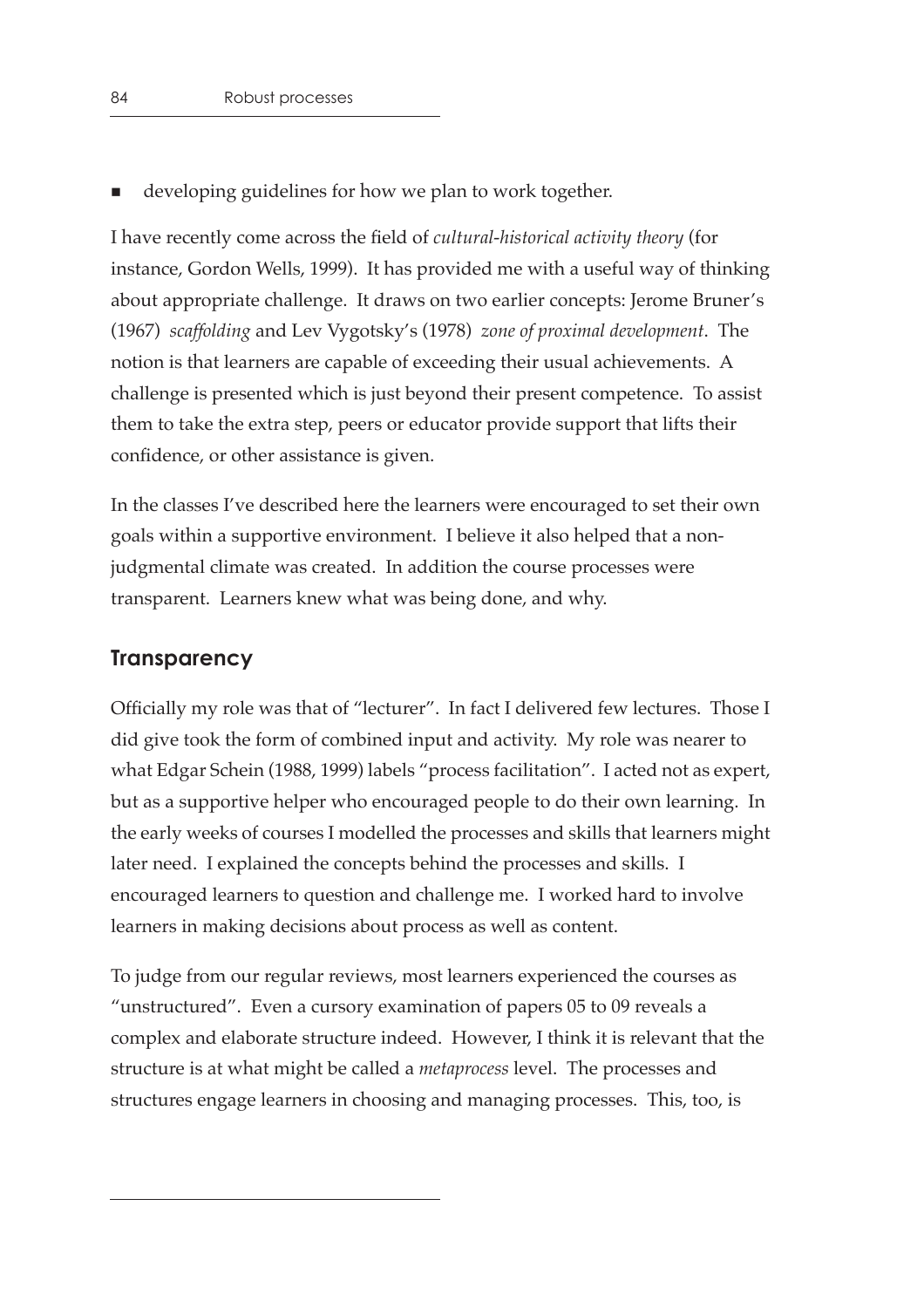what Schein does. His approach to consultancy might as well be called metaprocess consultation.

It is also worthy of note, I think, that metaprocess and process and content acted in parallel. The content and process of the course were about consultancy. I drew on the same content and process in my metaprocess facilitation.

Perhaps I should mention a possible confusion in calling the courses experiential. They don't consist only of experiences. Rather, they use the principles of experiential learning, combining theory and activity. The learning cycle of David Kolb (1984) was an explicit process used. "Making the process visible" was adopted almost as a motto. This is most evident in some of the workbooks included in later volumes of the thesis. In effect, a workbook can provide the facilitation.

# **Monitoring**

You will recall that Adelle Bish's (1992) evaluation (see paper 08) identified many mechanisms for reflection that were designed for other purposes. Many of the reflective mechanisms also served for course review. As course content was mirrored in processes and metaprocesses, any review of any of these helped the learning of all three.

The review and reflection processes served multiple purposes and operated over several time scales. The purposes included making the processes visible, acting as a vehicle for learning, and continuing to improve the course. These functions apply also for each of the different time scales:

 Learners were encouraged to question or challenge the course process or content at any time, moment by moment, and to suggest improvements.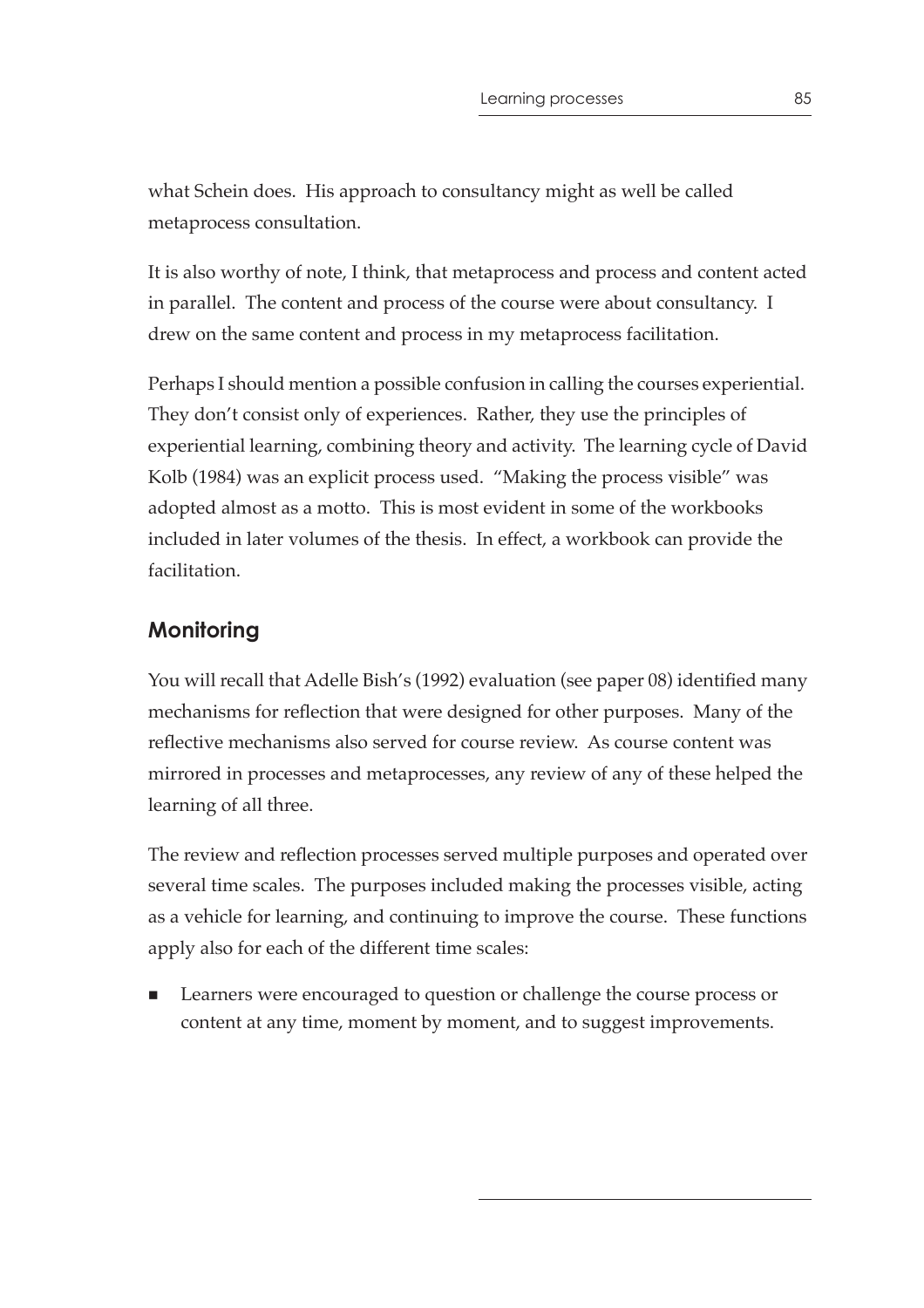- Typically, each activity within a class was reviewed. So was each piece of assessment done by class members — people attached their own evaluation and learning statement to everything that they did.
- Time was spent in small groups and then pairs at the end of each class, to recall and review what had happened. The same pairs met at the beginning of the following week to remind each other of their conversation. As a whole class, if required, we then revisited the content and renegotiated the process before proceeding.
- **Time was set aside at regular intervals during the year for more extensive** reviews.
- The final class of the year reviewed the year as a whole. Class members prepared two sets of suggestions: to me, and to the next cohort. I used the suggestions to me to amend the standard package. The suggestions to the next cohort were conveyed to them at the start of the next year.

I will later deal in more detail with the concept illustrated here of cycles within cycles. In this instance there are five levels of nested cycles.

# **Classroom as process laboratory**

The paucity of my documents on education and training might suggest that my classroom practice is not important to the processes described in later chapters. This would be a false impression. The contribution to my thinking on process is important. It was in the classroom that many of the processes I use elsewhere began to take shape. In my classroom work I developed a strong desire for processes usable by the people, mostly novices, in my classes. This need provided the motivation for understanding, designing and describing robust processes. Much of my writing began as classroom handouts.

In off-campus training work I deliberately use processes developed in oncampus work. The university classes therefore provided a laboratory in which learning processes could be continuously refined.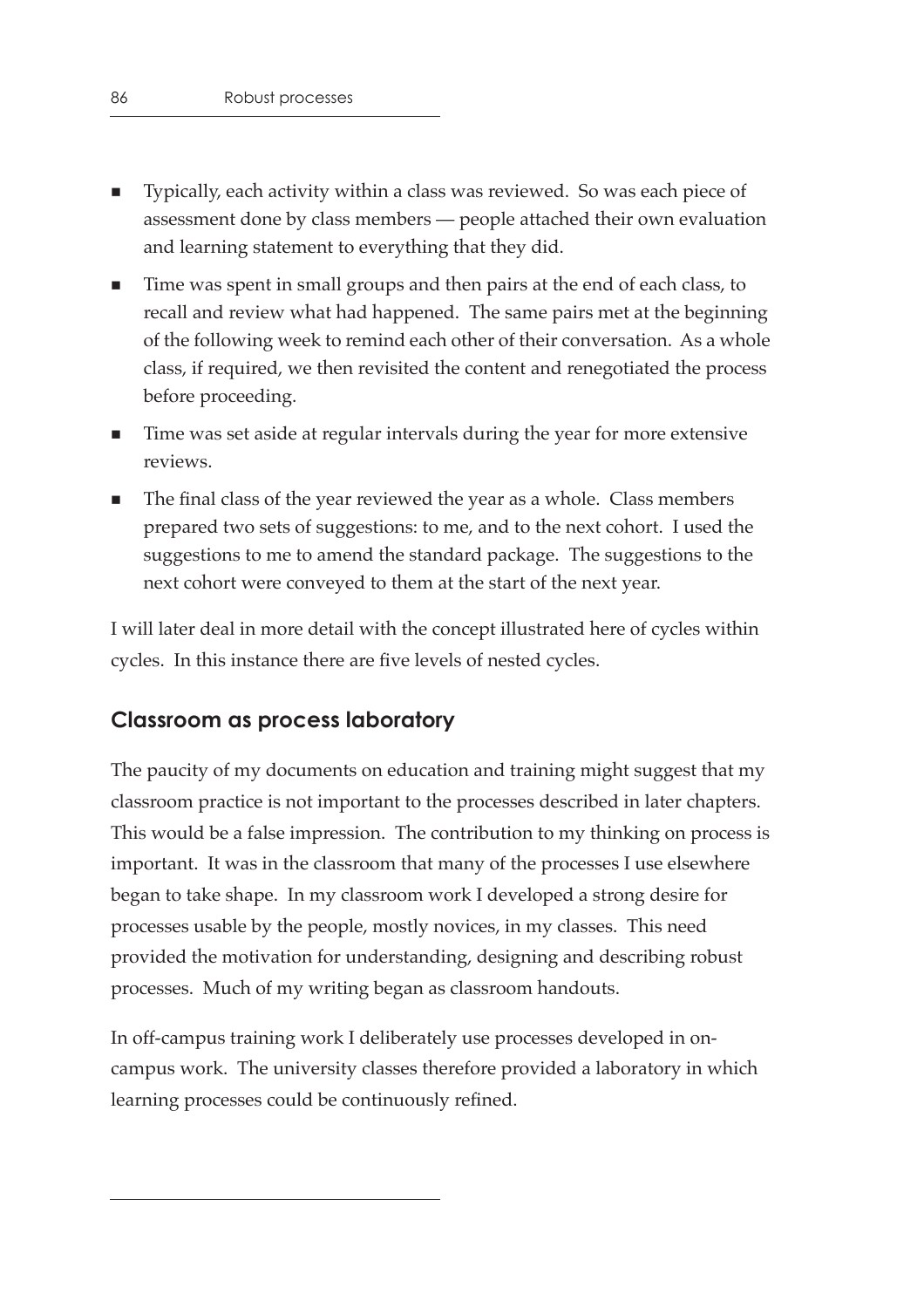Further, my classroom work provided almost 30 years of continuous evolution of learning designs. Such an evolution is not as easily achievable in consulting and training work.

It is now time to gather together the implications of the material in these papers for the design and facilitation of learning processes and how they can be made robust.

# **Contributions to robustness**

As I've said elsewhere in this explication, my intention was to utilise processes in the classroom that were robust enough to be usable by novices. The description of the classes in Paper 05, *Mechanisms*, summarises the features which had evolved by 1987. The features identified in that paper therefore provide a summary of elements which contributed to that robustness.

Those features included:

- $\blacksquare$  the self-improving nature of the courses, especially through the nested cycles of review and action;
- $\blacksquare$  the importance of informed self-selection into the courses;
- the careful definition and negotiation of responsibility;
- the contributions of course methods, including metaprocesses, to course effectiveness;
- the use of a "standard assessment package" as a safety net, to which people could return when their negotiated assessment did not work out;
- the centrality of assessment as a source of concern, and the need therefore to take it heavily into account in course design;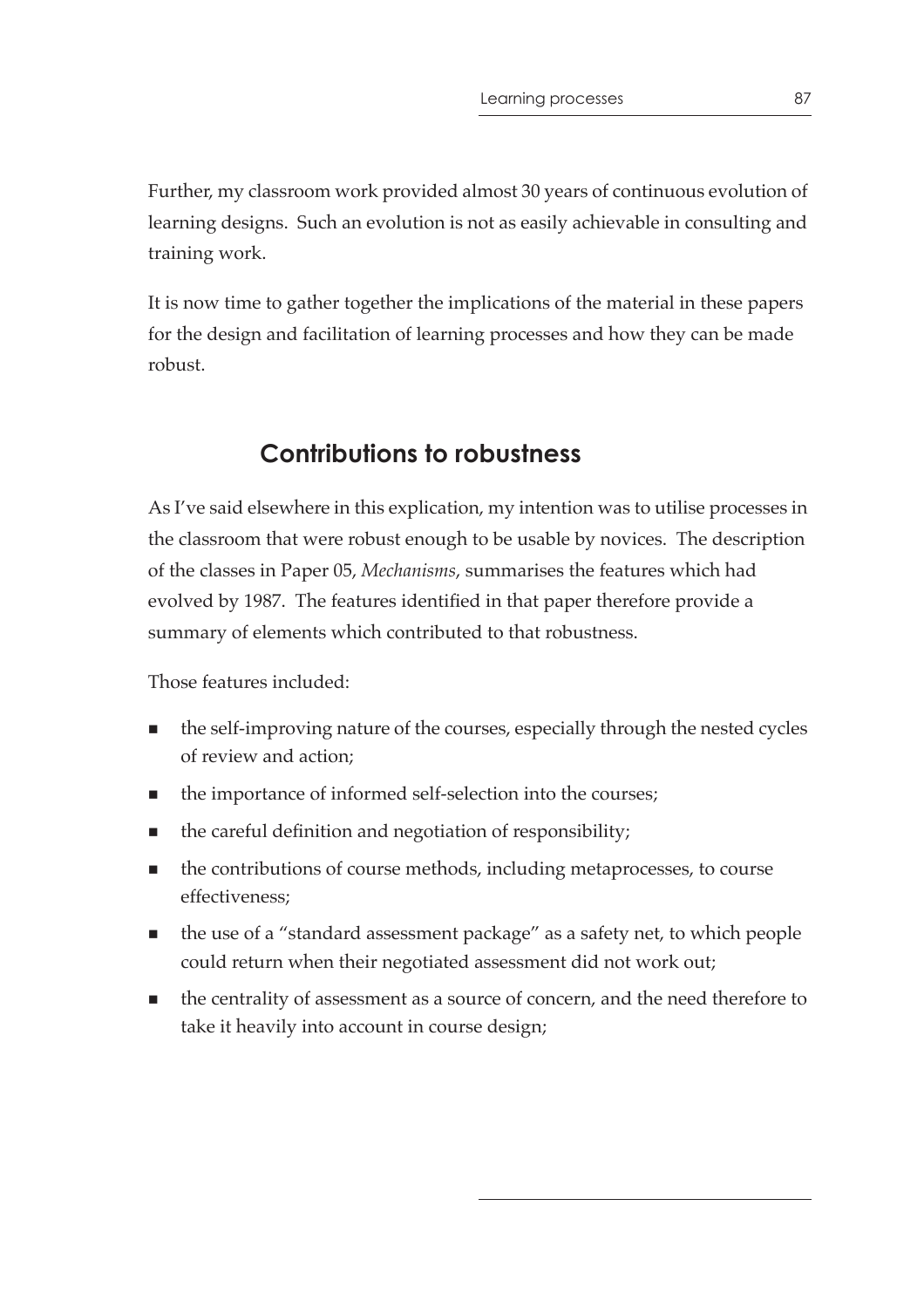- the use of marking criteria and recycling as ways of specifying more clearly the non-negotiable standards, and providing focussed feedback on the attainment of those standards;
- **the two-tier marking system, which removes much of the risk and** competition from what might otherwise be risky or chancy aspects of assessment;
- the importance of the overall climate which develops, particularly when comradeship and involvement provide a reward for effort. Hence, the value of goal-setting and team building in the early stages. I had underestimated the importance of this in the past. (*Mechanisms*: pp 78-79)

Some of these contributed directly to robustness. Others helped to build the democractic climate and high involvement which indirectly helped class effectiveness.

Between 1987 and the end of my university appointment in 2002 the courses continued to evolve. Appendix  $1^3$  displays a class handout which describes some of the more recent features of the class.

Even where the details have changed, most of the principles remain. I would now give extra emphasise to the self-improving process, the negotiation of responsibility, the attention to process and especially metaprocess, and the class climate. Drawing on the other papers in the chapter, and on my more recent experience, I would also add: 4

- the value of reexamining conventional beliefs
- the benefit of considering *transitions* as well as segments in design and facilitation
- related to this, the importance of transitions to and from the learning activity or program; this is especially true of beginnings, I think

<sup>3.</sup> Appendices are included at the end of this explication.

<sup>4.</sup> There are hints of many of these in the earlier documents.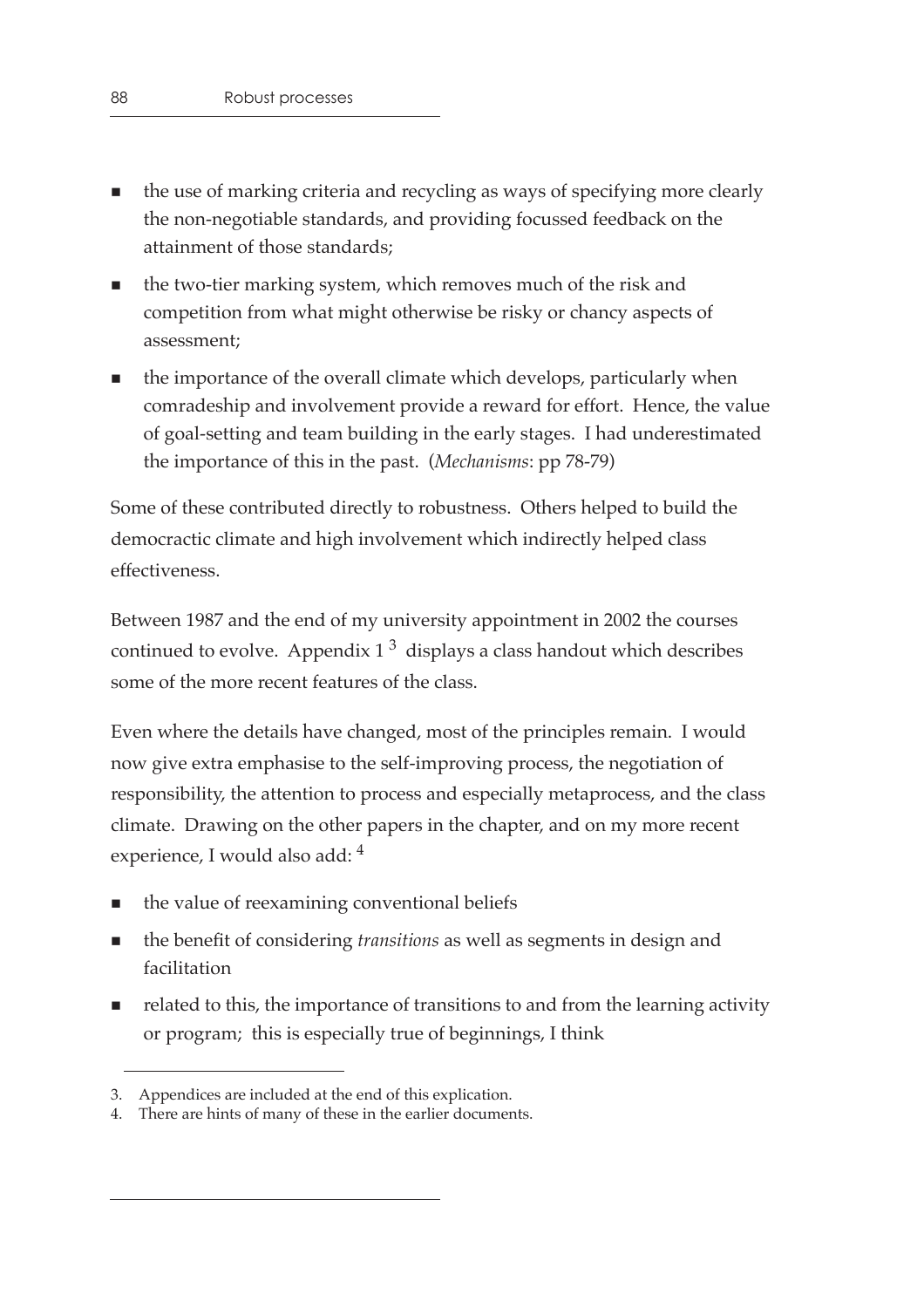- the importance of encouraging reflection if the learning is to be more than tacit
- $\blacksquare$  the differences from person to person and class to class so that no one design fits all
- the importance of the finer grain of moment-by-moment process design and facilitation and monitoring
- the virtue of taking the wider context into account.

I now give even greater emphasis to the balance of challenge and support (mentioned in the papers under the heading of "Arousal without anxiety").

There is some overlap between the issues identified above and those addressed in the next chapter, on processes for change.